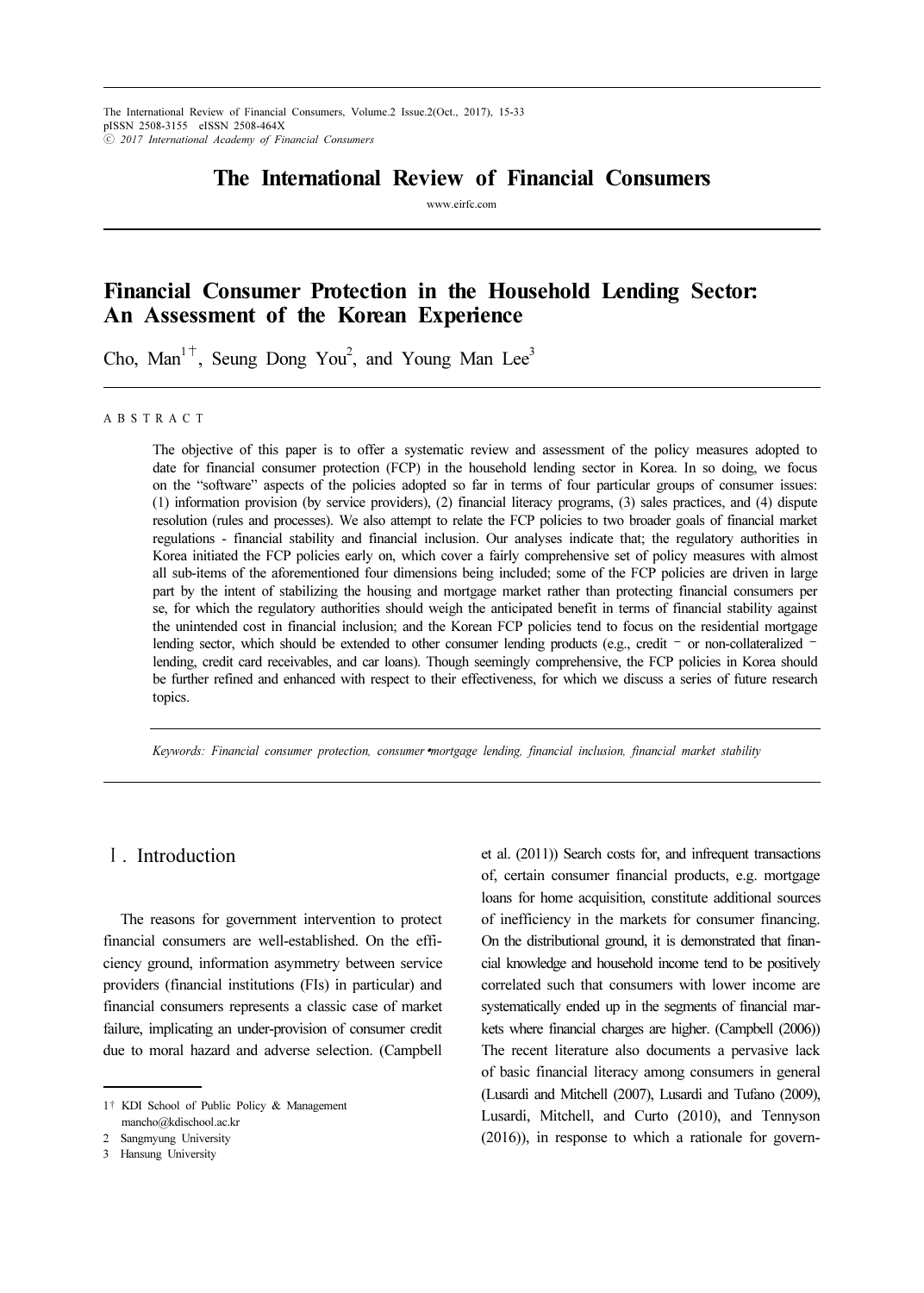ment-driven paternalism (or a "nudge") through various forms of financial consumer protection (FCP) regulation is well-founded. (Thaler and Sunstein (2009))

The objective of this paper is to offer a systematic review and assessment of the policy measures adopted to date for FCP in the household lending sector in Korea. The country represents an interesting emerging-market case in that its consumer lending sector in general, and the residential mortgage credit in particular, has been rapidly evolving and expanding since the Asian Financial Crisis (AFC) in the late 1990s, and that the regulatory authorities have been actively instituting various FCP policy measures during the last decade.

In assessing FCP policies, one has to deal with the challenging issue of multi-dimensionality. The FCP policies should cover multiple consumer finance sectors (e.g. lending, insurance, investment, and so on) and each sector tends to have a unique set of FCP policy issues. In this study, we focus on the "software" aspects<sup>1</sup> of the household lending sector in Korea by examining the rules, directives, and regulations governing four particular dimensions of FCP policy: (1) information provision (by service providers), (2) financial literacy programs, (3) sales practices, and (4) dispute resolution. Using the World Bank (2012) as a reference, which suggests 39 common good FCP practices, we first select those sub-items under each of four categories that are relevant to the household lending sector, and then survey and assess the Korean FCP policies by each selected sub-item. In the assessment, we also take a stance that FCP policy is a mean to an end and, as such, should contribute to such broader policy objectives as: preventing abusive or fraudulent lending-collection practices (by FIs, or their agents); inducing behavioral changes in demand-side or supply-side (or both) of the financial market in question such that the volatility of the lending sector is reduced; and enhancing financial inclusion of vulnerable consumer cohorts to the lending services.

Our analyses indicate that the regulatory authorities in Korea initiated the FCP policies early on, even before the Global Financial Crisis (GFC), and are covering a

fairly comprehensive set of policy measures with almost all FCP items suggested by the World Bank (2012). To illustrate, the two main regulatory authorities - the Financial Services Commission (FSC) and the Financial Supervisory Service (FSS) – have instituted various FCP measures since 2007, including the summary statement (of the product chosen), the consumer handbook and checklist, the web-based "Mortgage Calculators," e-mail and text notifications (whenever the lending rates and other loan terms change), the 14-day cooling-off period after signing contract (during which consumers can cancel the contract), and so on. In addition, the multi-layered consumer complaint mechanisms are in place (those run by FIs, by their professional associations, and by the regulators), and the abusive (or violent) debt collection practices have largely disappeared thanks to the special law enacted in 2009. Yet, some FCP measures are in a fairly early stage in terms of implementation (e.g. the financial literacy programs, and consumer access to the credit data and credit scores), for which a more elaborate and systematic policy design appears to be warranted. The next milestone expected in the Korean lending sector will be the passage of the special FCP law that was submitted to the Congress in 2017 by the two regulatory bodies, which is currently under deliberation for enactment.

As another overall assessment, it is fair to say that the rules and regulations in the consumer lending sector is tilted toward financial stability, more so than FCP per se or financial inclusion of marginal consumer cohorts. Although that is understandable given the large and rapidly-growing household debt of the country in the recent years, one should weigh the anticipated benefit in terms of financial stability against the unintended cost in financial inclusion in designing the policy scheme in the lending sector. As a case in point, the macro-prudential regulations employed - the maximum allowable loan-to-value (LTV) and debt-to-income (DTI) ratios – work as constraints for FIs in underwriting loan applicants and, as such, inevitably steer low-income, low-wealth, and credit-impaired borrowers to a high-cost lending sector (e.g. about 5 percent lending rates by first-tier FIs such as the commercial banks vs. 24 percent interest rates by some of the tertiary FIs) or even exclude them from the financial service all together. As a related point, some FCP policy measures take a form of restriction in product offering (e.g., the quota in lending volumes of certain products such as fixed-rate or principal-amortizing mortgage loans)

<sup>1</sup> Chen (2018) categorizes the FCP issues into two groups - those related to "software" (relevant laws and rules, rationale and direction of FCP, and ex-ante and ex-post protection mechanisms) and others related to "hardware" (financial supervision organizations, deposit insurance corporations, and dispute settlement organizations).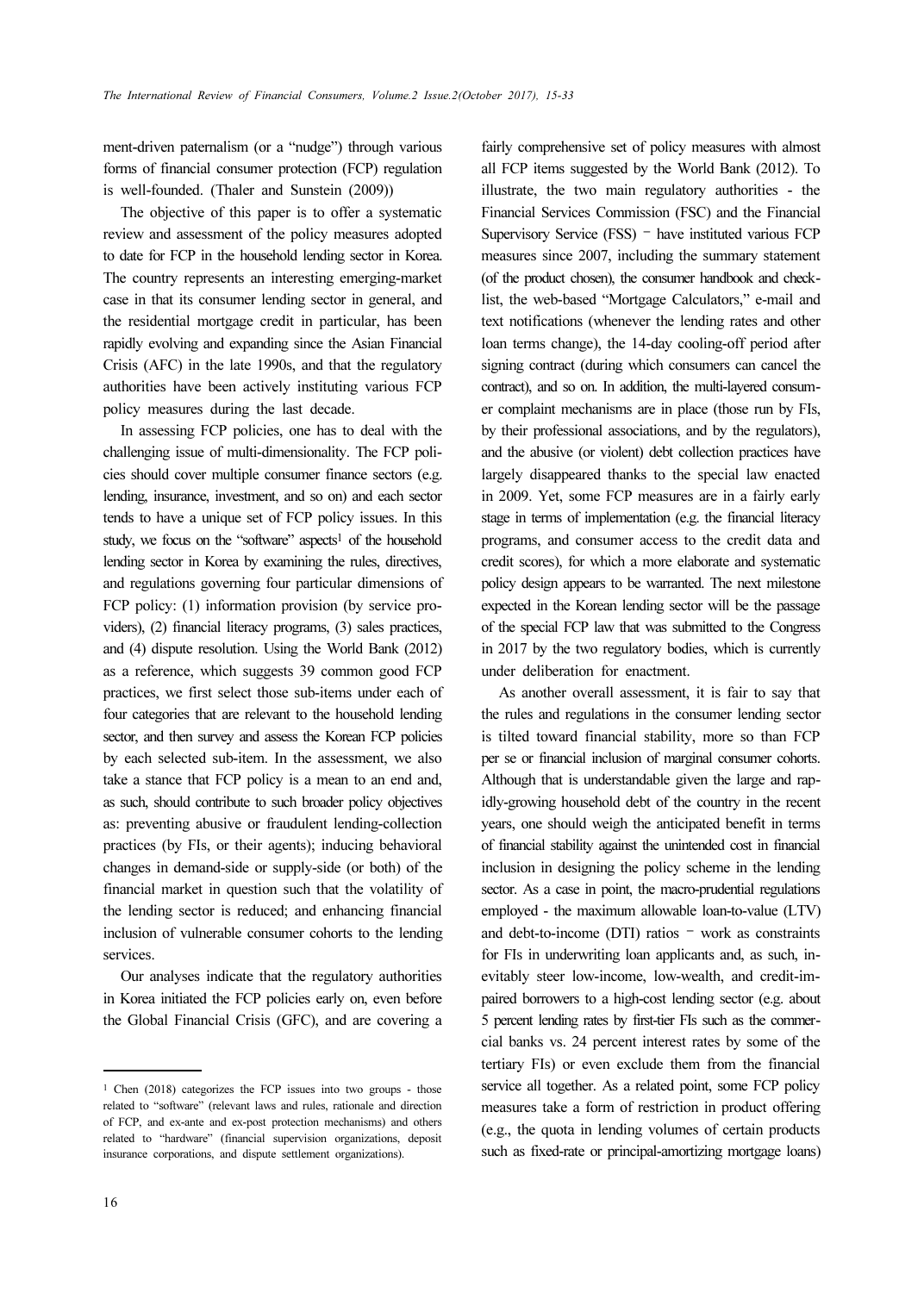or in underwriting conditions (e.g. the LTV∙DTI caps). In instituting such policy measures, one should strike a balance between intended benefit in terms of FCP (or stabilizing financial market) and unintended cost in product affordability.

Up to now, the FCP policies in the consumer lending sector of Korea tend to focus on the residential mortgage lending sector, which should be extended to other consumer lending products (e.g. credit – or non-collateralized – lending, credit card receivables, and car loans). The sector takes roughly a half of the total consumer lending volume, yet receives a relatively high attention from the policy making circle as well as from general public due in large part to the importance of housing both as space consumption and as investment opportunity. But, both in terms the stability and in terms of the inclusion, the other half should receive an equal (at least) level of policy attention, as we believe that more resource-constrained borrowers and, hence, more vulnerable consumer cohorts at the time of economic shock would be concentrated in the non-mortgage sector. Finally, there is a host of future research issues for careful conceptual and empirical investigation going forward, as we discuss in Section V.

The rest of the paper consists of the following four sections: the current state and evolution of the Korean consumer lending sector along with the relevant FCP measures employed (Section 2); the international benchmarks and a survey of literature as a guidance for subsequent analyses (Section 3); the assessment of the FCP measures employed in Korea (Section 4); summary and concluding remarks (Section 5).

## Ⅱ. The Consumer Lending Sector in Korea

#### A. brief history and current state

Before the AFC in the late 1990s, the consumer lending sector was small and under-developed, and was not a high-priority segment in the public policy point of view: that is, the scarce financial resource was away from the sector but was directed toward the trading or export-generating industries. However, as a part of the post-AFC re-structuring, the consumer lending was liberalized to the commercial banks, the dominant players in the financial markets, and the lending volume has been steadily and fairly-strongly grown since the early 2000s.<sup>2</sup> As shown in Figure 1, the total consumer credit rose by 7.2 percent per annum (based on a compounded annual growth rate, CAGR) between 2002 and 2017, which has accelerated in the recent years to 10.3 percent CAGR in 2014-2017. As of the  $2<sup>nd</sup>$  quarter 2017, the total household debt takes about 85 percent of GDP, and about a half of that is the residential mortgage debt outstanding, MDO (hence, about 42 percent MDO-to-GDP ratio). The latter is relatively better documented and more closely monitored and has also been subjected to various regulations for the purpose of financial (and real estate) market stability.

In the early phase of the mortgage market development, the pre-dominant loan products were short-term (e.g. 3-year maturity) bullet-paying (with no amortization of principal) adjustable-rate mortgage (ARM) contracts, due in large part to the deposit-based (rather than whole-sale) funding by the mortgage lenders. Concerned with a potential systemic risk posed by the predominant ARM contracts, the government promulgated the yearly quota in 2014 as to the shares of two particular loan types in MDO (of each commercial bank) - the fixed-rate mortgage (FRM) contracts and the principal-amortizing loans (see Table 1 for the plan). Thanks to this fairly-strong government push and to the securitizer of FRM - the Korea Housing Finance Corporation (KHFC) created in 2004, the share of FRM and that of the amortizing loans have been steeply rising in the recent years, and the 2016 goals for both loan types are also expected to be met.

Another feature of the sector to note is the macro-prudential regulations implemented since the early 2000s, LTV and DTI ratios. That is, the overall caps for these

Table 1. Regulatory targets for FRM and amortizing mortgage contracts (%, EOY)

|            | 2013       | Yearly target |      |      |      |
|------------|------------|---------------|------|------|------|
| Loan type  | (observed) | 2014          | 2015 | 2016 | 2017 |
| <b>FRM</b> | 15.9       | 20            | 25   | 30   | 40   |
| Amortizing | 18.7       | 20            | 25   | 30   | 40   |

Source: FSC (2014)

<sup>2</sup> There were two specific de-regulation measures that helped the rapid influx of liquidity to the consumer lending markets – liberalizing the interest rates (both deposit and lending rates) and lifting the restrictions (for the commercial banks) to real estate backed loans. See Cho and Kim (2011) for more details on these regulatory changes.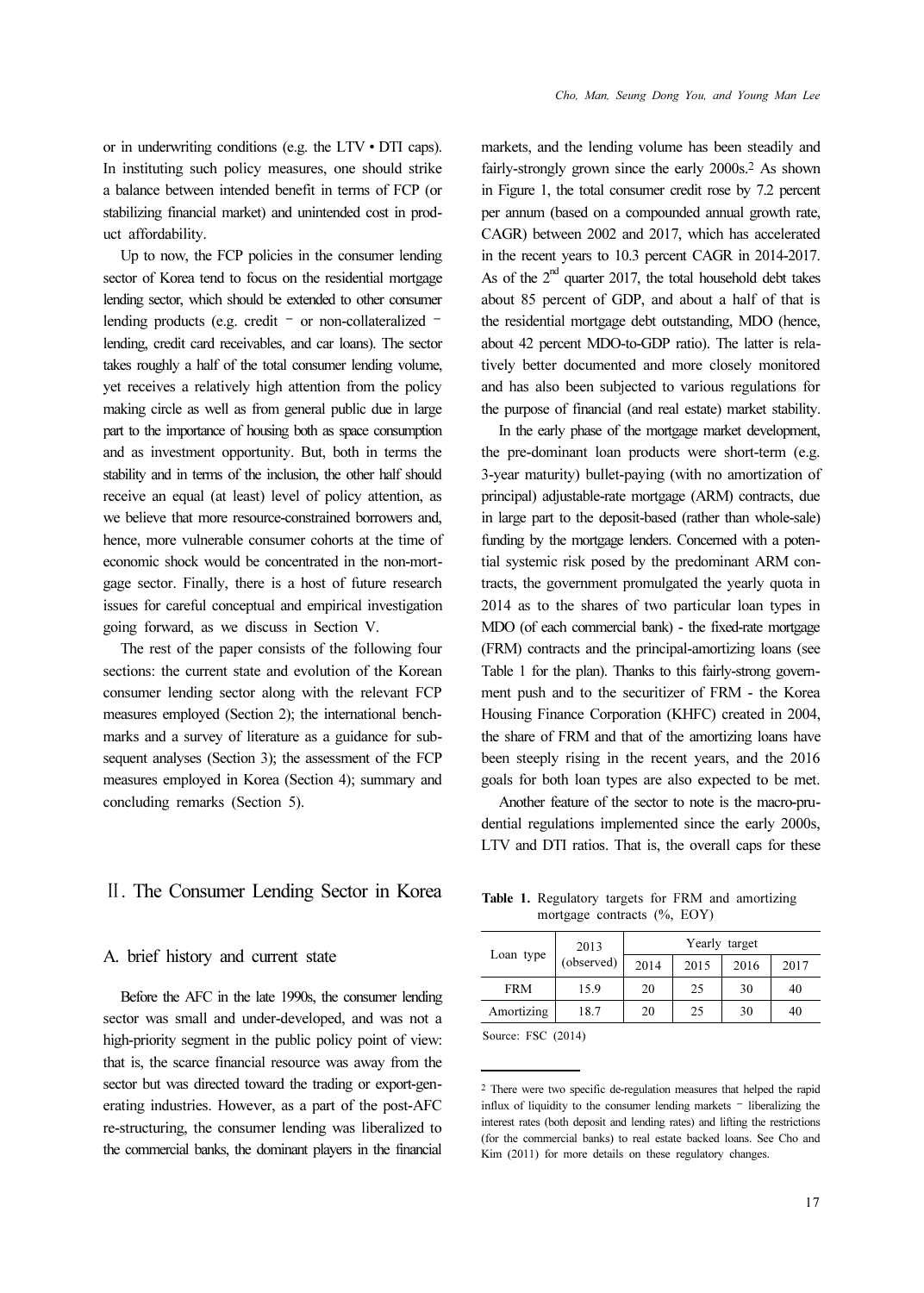

Figure 1.

Source: Bank of Korea

lending ratios are set in a conservative level (70 percent for LTV and 40~60 percent for DTI), which are also location-varying, in that they get much lower in the spatially-designated speculative zones (e.g., the 30~40 percent LTV cap in some of the seemingly over-heated housing markets within Seoul and other primate cities).3 Relevant to the regulations, there are two additional measures that are being discussed in the context of a more prudent management of potentially vulnerable groups: that is, the planned implementation of the debt-service-ratio (DSR) - the back-end income ratio that includes all, not just one, debt obligations in computing  $DTI =$  and the definition of "marginal borrowers" - those whose DTIs exceed 40 percent AND whose financial liabilities exceed financial assets – defined for the purpose of a more close monitoring. At the same time, how to ensure proper level of financial service to the "real" mortgage demanders (e.g. first-time home buyers) given all these stability-driven regulations is the topic that is often being discussed in media as well as in academia.<sup>4</sup>

#### <sup>3</sup> See Han, Hwang, and Cho (2016) for an empirical study on the effects of LTV regulations in Korea.

#### 1. The current state of the FCP policies

It was 2007 when the two main regulatory authorities - FSC and FSS – initiated the FCP policies in the form of the regulatory directives on the several measures related to information provision on the residential mortgage products. Since then, there have been the additional policy guides, and a special law was submitted to the Congress in May 2017 that is currently under a legislative deliberation. The proposed law encompasses a fairly comprehensive set of FCP measures in all dimensions of our analysis  $= (1)$  information provision, (2) consumer education, (3) sales practices, and (4) dispute resolution. As other notable features, the proposed law categorizes consumer products into four classes - depository, investment, insurance, and lending (or loan) products, and also identifies three types of service providers - direct sellers, delegated or intermediating sellers, and advisors. As other FCP measures to note, the authorities have implemented a product comparison system for typical contracts in each

<sup>4</sup> About 480tr KRW (about 35% of the total consumer credit) lent to

self-employed borrowers and, among them, 42.8tr(696k households) being for "safety-net" loans. The cohort represents another important target for the consumer lending service in Korea.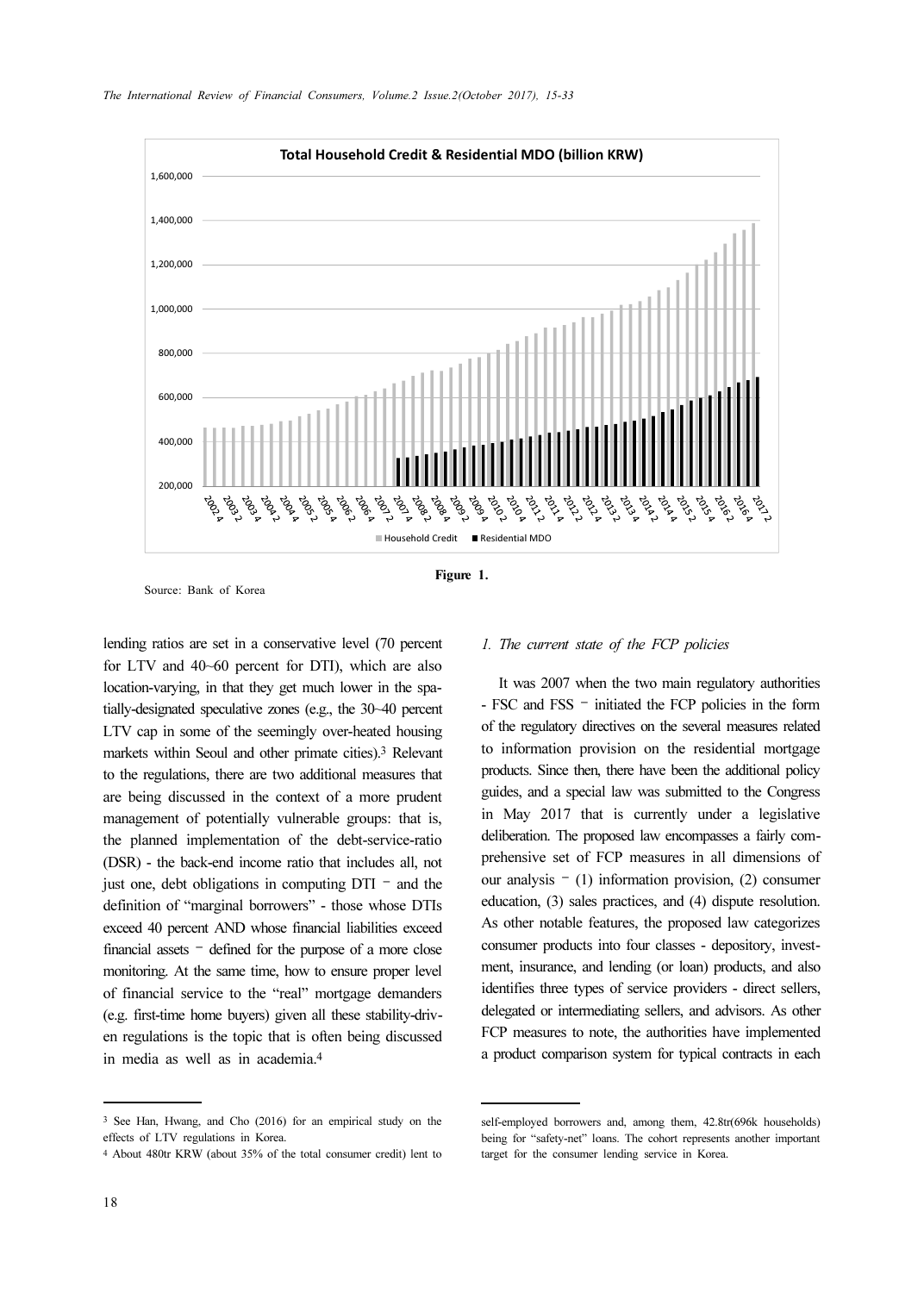| Channel                |                               | Product                         | Segment                                             | Key information to provide                                  |
|------------------------|-------------------------------|---------------------------------|-----------------------------------------------------|-------------------------------------------------------------|
| FSS-consolidated       | Deposit<br>Installment saving |                                 | $(1)$ Banks, $(2)$                                  | Interest rates (IR) by maturity, conditions                 |
| comparison &<br>public |                               |                                 | Savings Banks                                       | Allotment conditions, IR by maturity                        |
| announcement           | Loan                          | Housing                         | (1), (2), (3)<br>Insurance C.,<br>$\&$ (4) Capitals | IR band, prepay penalty, loan limit                         |
| (CPA)                  |                               | Chonsei                         |                                                     | Above & repayment method                                    |
| Credit                 |                               | IR by credit rating, average IR |                                                     |                                                             |
|                        |                               | Saving, pension                 | $(1), (3), \& (5)$                                  | Minimum freq., yield, expected payment                      |
| Retirement pension     |                               | Investment C.                   | Minimum freq., yield                                |                                                             |
| Association-driven     |                               | Fund                            | (5)                                                 | Yield, risk grade, minimum investment                       |
| <b>CPA</b>             | Insurance, indemnity          |                                 | (3)                                                 | Eligible age, premium by subscription condition, collateral |
|                        |                               | Insurance, automobile           |                                                     |                                                             |

Table 2. Product Comparison and Public Announcement

Source: FSC & FSS (2015)

product class, as depicted in Table 2, since January 2016. And, a tailor-made consumer education plan for different socio-economic groups (e.g. retirees, college students, credit-impaired, and so on) has been announced recently (on January 23, 2017). Other details of those proposed or implemented provisions will be discussed and assessed in the subsequent sections.

## Ⅲ. Analytical Issues

## A. Dimensions of the FCP policy in the lending sector

The subprime mortgage debacle, followed by the severe contractions in economic activities in various countries (e.g. the "Great Recession" in the U.S.), sparked a world-wide debate on FCP. The main lesson from the recent financial crisis, in particular from the residential mortgage lending sector, is that the policy effort should be geared toward both demand-side and supply-side, given that the anomalies are in fact observed from both sides – the excessive risk-taking and improper, even predatory, lending practices by the mortgage lenders combined with the speculation-driven mortgage demand propelled by a "permanent" housing price boom assumed. In response, there have been a number of FCP-related legislations, with the Dodd-Frank Act in the U.S. being a notable example. The multilateral international agencies also suggest a series of the good FCP practices, e.g. the OECD (2011), the World Bank (2012), and CFPB (2016). In particular, the World Bank (2012) put forth the 39 common good practices (or "principles") around three themes: (1) providing appropriate information for financial consumers to make informed decisions, (2) protecting financial consumers from unfair or deceptive (lending) practices, and (3) ensuring them access to recourse mechanisms to resolve disputes.

In our survey, a template of a desirable FCP policy measures in the case of consumer lending products is developed by selecting those good practices suggested in the World Bank (2012) that we believe as directly relevant to the sector. The selected measures are listed in the table below (see Appendix 1 for a more detailed description of each item). Using this template, we first collect the data to compile the current FCP policies adopted in Korea in all 13 dimensions - (a) through (m) in Table 3 - under the four categories.

## B. FCP vs. financial stability vs. financial inclusion

In this study, we take a stance that a good FCP policy should contribute to achieving two conventional policy objectives in financial markets - financial stability and financial inclusion. As a case in point, an enhanced consumer capability for product selection via an effective education program along with an appropriate (i.e. risk-based and non-predatory) sales practice by the lenders can lead to a counter-cyclical lending pattern, which in turn will reduce a chance of a systemic risk driven by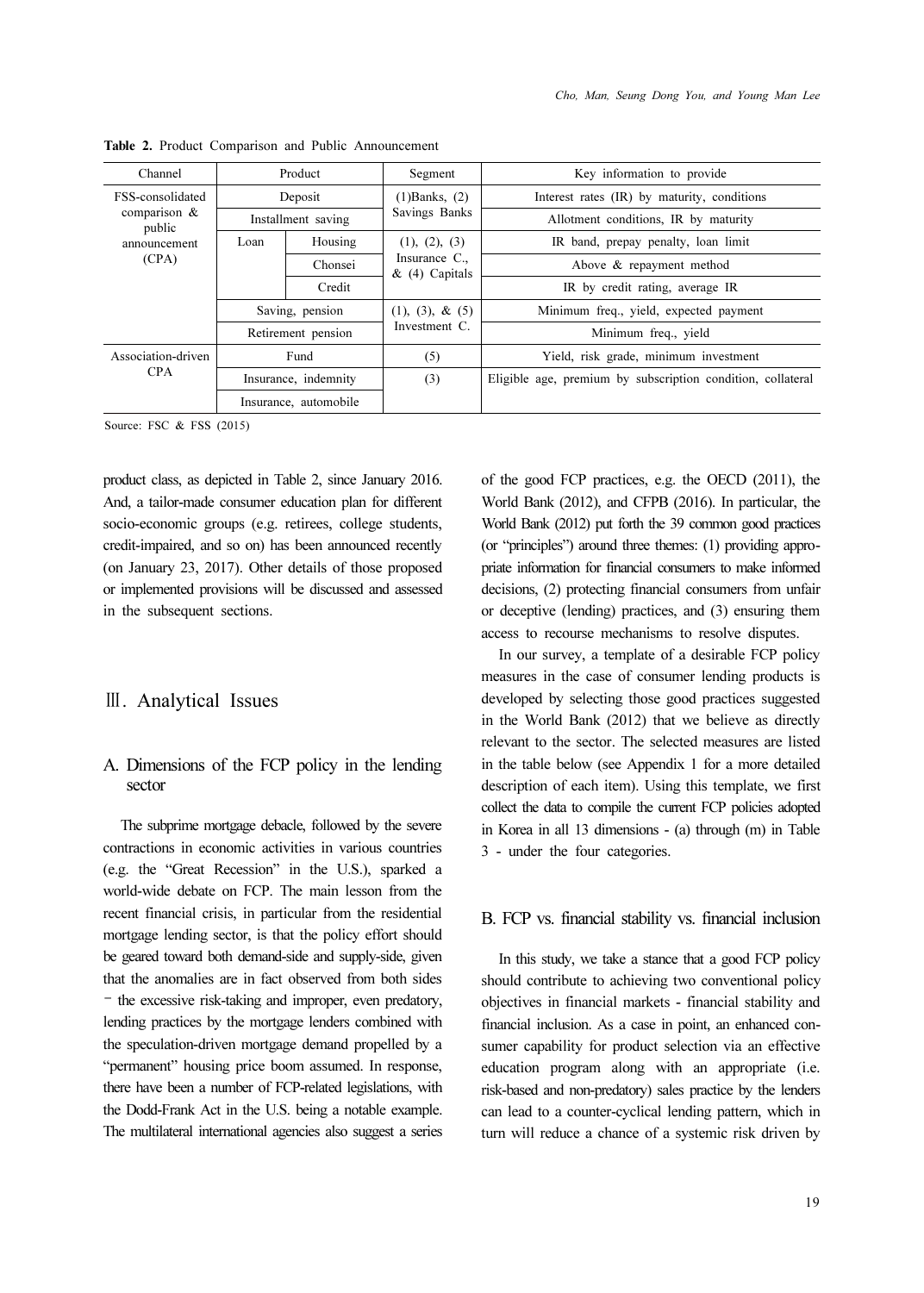|                              | FCP measure suggested                                                          | <b>Description</b>                                                                                                                                                                                                                                                                                       |
|------------------------------|--------------------------------------------------------------------------------|----------------------------------------------------------------------------------------------------------------------------------------------------------------------------------------------------------------------------------------------------------------------------------------------------------|
| A. Information provision     | Summary statement                                                              | A short one or two page summary statement on the product (Principle 8)                                                                                                                                                                                                                                   |
|                              | Oualification of FI staff                                                      | Adequate training for FI staff on products $\&$ services (Principle 14)                                                                                                                                                                                                                                  |
|                              | Change in lending terms                                                        | Individual $\&$ immediate notification in writing of changes in products<br>(Principle 16)                                                                                                                                                                                                               |
|                              | Consumer credit data                                                           | Ready and free access to their credit reports from credit registers, and<br>provides procedures for correcting mistakes in credit reports (Principle 20)                                                                                                                                                 |
| <b>B.</b> Financial literacy | Programs for financial literacy                                                | Developing and implementing the financial literacy programs by a wide<br>range of organizations (Principle 33)                                                                                                                                                                                           |
|                              | Monitoring financial literacy                                                  | Measurement of financial literacy of consumers through broad-based<br>household surveys (Principle 36)                                                                                                                                                                                                   |
|                              | Financial advisor                                                              | On forward and reverse mortgage contracts; For low-income, low-wealth,<br>and less creditworthy borrowers                                                                                                                                                                                                |
| C. Sales practices           | Cooling-off period                                                             | A period during which the consumer may cancel the contract without<br>penalty (Principle 11)                                                                                                                                                                                                             |
|                              | Code of Conduct                                                                | A principles-based code of conduct that is devised by (by all banks,<br>by all non-bank credit institutions, or by their associations)<br>(Sector-specific Principle)                                                                                                                                    |
|                              | Affordability of product                                                       | Product recommended being in line with the need of the consumer;<br>Consumer's credit worthiness being properly assessed (Sector-specific<br>Principle)                                                                                                                                                  |
| D. Dispute resolution        | Collection practice; & Debt<br>Recovery                                        | Prohibition of abusive collection or debt recovery practices (Principle<br>19); $\&$ as a Sector-specific Principle                                                                                                                                                                                      |
|                              | Consumer complaint; &<br>Ombudsman and other conflict<br>resolution mechanisms | Designated contact point with clear procedures for handling customer<br>complaints; Up-to-date records of all complaints received (Principle 25);<br>Access to an affordable, efficient, respected, professionally qualified and<br>adequately resourced mechanism for dispute resolution (Principle 26) |
|                              | Foreclosure of mortgaged or<br>charged property                                | Informing in writing in advance of the procedures involved, and of the<br>legal remedies and options available (Sector-specific Principle)                                                                                                                                                               |

Table 3. Relevant FCP Measures Suggested (for the Consumer Lending Sector)

Source: World Bank (2012)



- A. Financial stability vs. financial inclusion: Housing boom & pro-cyclical lending → demand for leverage↑ (by consumers) → excessive risk-taking & predatory lending (by FIs)  $\rightarrow$  bad news (e.g. asset price bust & NPL↑)  $\rightarrow$  liquidity trap  $\rightarrow$  contraction in real economy  $(C \downarrow \& I \downarrow)$
- B. FCP vs. financial stability: Financial literacy (of consumers)↑ → sound loan selection & leverage↑ → risk-taking & predatory lending (by FIs)  $\downarrow \rightarrow$  (sector-driven) systemic risk  $\downarrow$
- C. FCP vs. financial inclusion: Information provision & "sound" lending practices  $\uparrow \rightarrow$  credit risk ↓ & better loan matching  $\rightarrow$  more prudent risk management → "serving more underserved" (or extending the service to more "marginal" borrowers)

Figure 2. FCP vs. Financial Stability vs. Financial Inclusion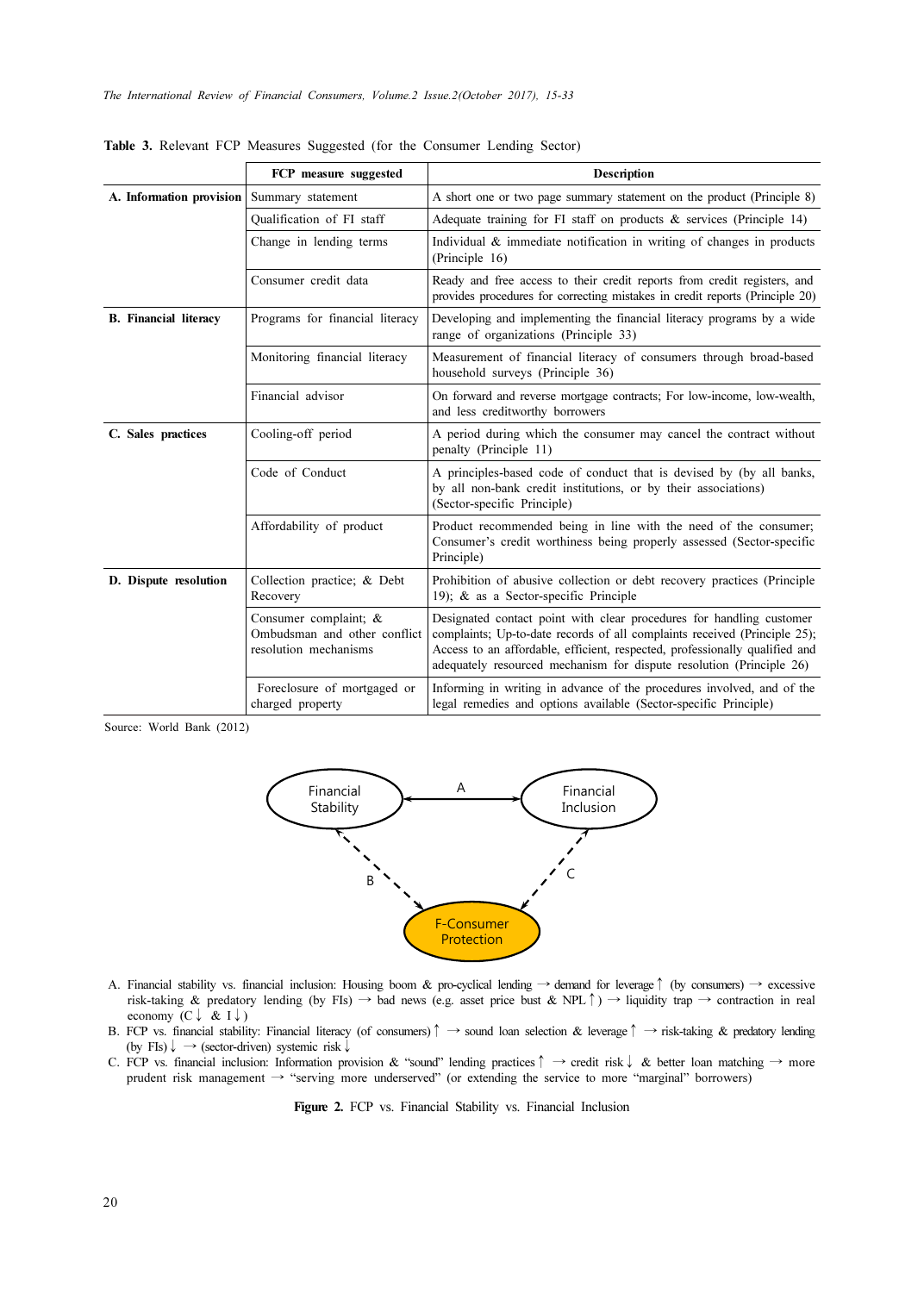the lending sector, the linkage B in Figure 2. Also, a prudent (or efficient) risk management by FIs backed by real data and historical evidences can lead to a better matching between lending products and borrower cohorts, which will result in an extended financial services to more marginal (or underserved) consumers in the lending system, the linkage C in Figure 2.

Since the global financial crisis, there has been a rising volume of the academic studies on various topics related to the housing-driven systemic risk, e.g. those on the pro-cyclical mortgage lending patterns (Geanakoplos (2010) and Brunnermeier and Oehmke (2014)), on the wealth effects of housing and mortgage market boom-busts (Iacoviello and Pavan (2013), Mian and Sufi (2011), Carroll, Otsuka, and Slacalek (2011), Case, Quigley, and Shiller (2011), and Mian, Rao, and Sufi (2013)), and on the micro- and macro-prudential regulations to help prevent a similar event from happening again (Crowe et al. (2011) and Wachter, Cho, and Tcha (2014)).<sup>5</sup> Though challenging, the effectiveness of FCP policies should be judged, as we argue, with respect to whether or not, and to what extent, they contribute to stabilizing the consumer lending sector by changing behaviors of both service providers (FIs and their agents) and consumers such that the systemic risk (or a contagious lending cycle) is better contained.

At the same time, a good FCP policy is also about an inclusive financial intermediation: that is, relating financial consumers of diverse socio-economic characteristics in terms of income, wealth, and demographics to optimal (or welfare-maximizing) financial products and services; and, in so doing, serving more underserved households (i.e. extending financial inclusion) in a prudent fashion. To this end, a series of studies has documented various policy issues in the context of making the residential mortgage lending sector more complete and inclusive (Miles (2003) and (2004), Mercer Oliver Wyman (2005), and Kim and Cho (2014)).

In this study, our effort to assess the FCP measures adopted in the lending sector in Korea will largely be conceptual, rather than empirical, given the lack of proper micro data set. As such, this study should be viewed as an initial effort to set the stage for more full-blown empirical tests of different elements of good FCP policies as to how effective they are in achieving those two policy objectives discussed in this section in the contexts of Korea and other countries.

## Ⅳ. Assessing the Korean System

## A. Information provision

#### 1. Current state and the FCP measures adopted

Given the fact that the ARMs were the dominant mortgage contracts and the growth of MDO was surprisingly fast in the early 2000s, the regulatory authorities formed a task force (TF) in 2004 to review and highlight potential risks associated with the mortgage lending sector.6 Out of the TF deliberation, a series of policy measures was introduced, in a large part for stabilizing the mortgage market and the macroeconomy rather than for protecting financial consumers. The specific measures promulgated were along the same line of argument put forth by Miles (2004) in UK: that is, in their choices among competing mortgage products, consumers tended to be myopic in that they prefer variable-rate mortgages (over fixed-rate loans) and bullet mortgages (over amortizing loans) due in large part to lower payment burdens in initial years of loan lives, without much considering a potential risk of payment shock in later phases of loan terms. The phenomenon is also labeled as "the present-(time)-bias" by Campbell et al. (2011).<sup>7</sup>

The regulatory intent embedded in the first FCP measure was to have borrowers realize the risks associated with the certain mortgage products by issuing several guidelines for the lenders. First, upon signing a variable-rate mortgage

<sup>5</sup> See Cho (2017) for a survey of the recent studies.

<sup>6</sup> The team was composed of bankers, policy makers, and academics and focused on a development of practical guidelines for mortgage originators.

<sup>7</sup> What is interesting was the fact the Korean consumers indicated their preferences that were opposite to their actual product choices. In particular, You (2006) reported that more than 70 per cent of future home buyers who planned to take out a mortgage loan in 2005 showed their preference for fixed-rate mortgages. In the same year, however, the market share of fixed-rate mortgages was less than 15 per cent. They also wanted to obtain amortizing mortgages, the market share of which was less than 30 percent, even though more than 70 percent mortgages were (short-term) bullet loans.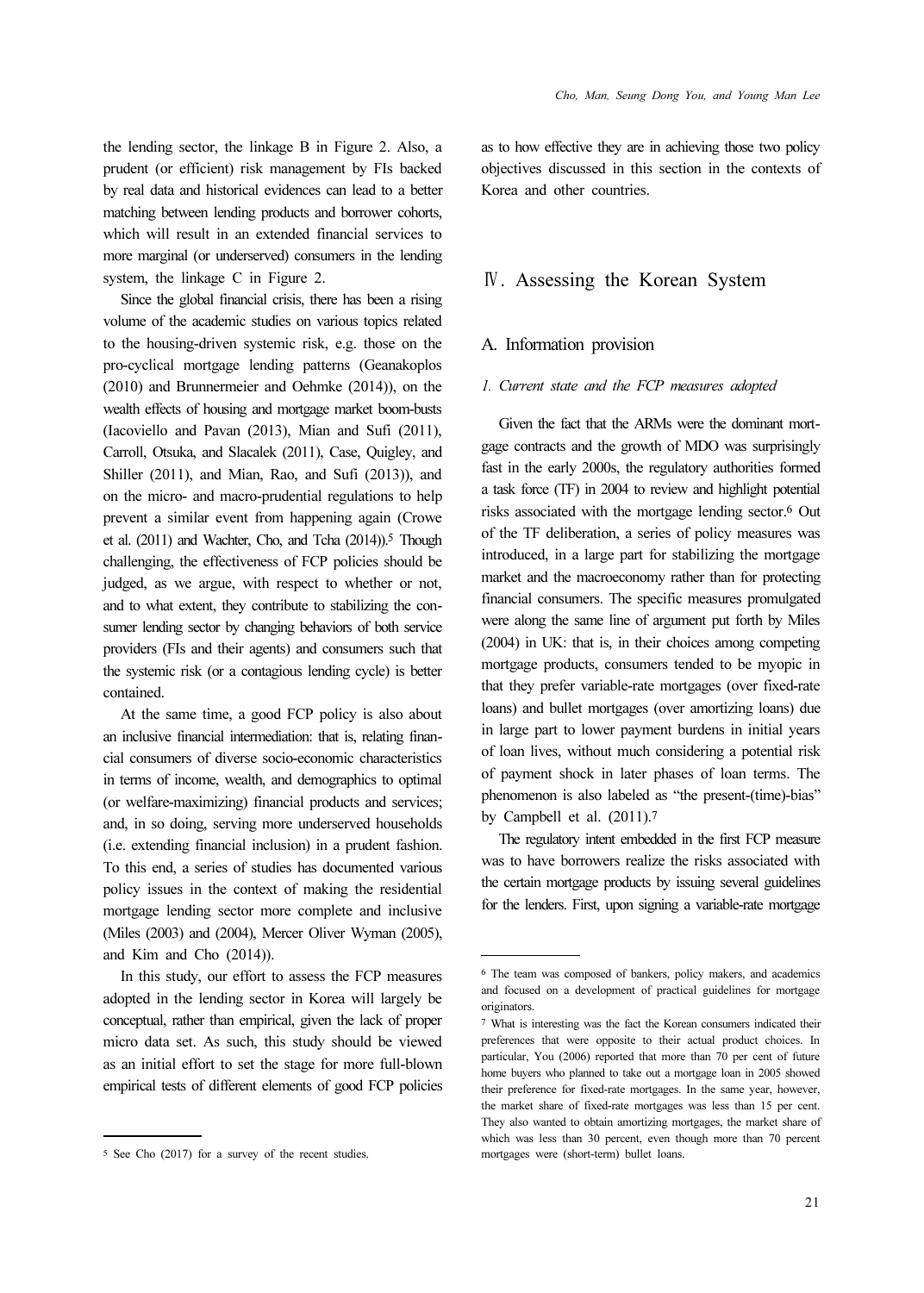



Note: the English translations were added by the authors. Source: FSC and Woori Bank (Accessed Aug 24, 2017)

contract, lenders (or underwriters) were asked to expressly and openly state risks of rising interest rates and to have them sign on the parts of the contract to verify that the borrowers acknowledged and understood the risks. Second, borrowers should be given the information (in the so-called "passbook") based on which they could track their monthly interest rates and interest payments. Related to the second guideline, FSC released an interesting survey in 2007, showing that, while most borrowers who received an email message to alert an interest rate change did not tend to read the message (only 30 percent even checked the message), those who received a mobile text were more likely to read the alert. Based on this finding, all lenders were required to have both methods of the alert, for which borrowers could choose one or both. Third, FSS required financial institutions to provide a mortgage calculator on their website by launching a standard system of its own (Figure 3). These calculators are quite similar to those in other websites provided by the Money Advisor Service in UK and the Financial Consumer Agency of Canada.

One important policy measure introduced by the authorities in April 2007 was the requirement to provide a summary statement on the mortgage loan to be issued, whose length was limited to two pages at the maximum. Since then, its contents have been updated several times with the current version containing a fairly detailed set of basic facts and descriptions of terms on the mortgage contracts – an overview of the product, the amount of the mortgage loan, types of interest rates, other fees or costs, maturity and amortizing information, prepayment or late payment penalty, tax deduction for qualified borrowers, the lender's contact information, the borrower's income, the value of the collateral, and spreads for borrowers with low credit scores as well as effective interest rates (along with its calculation methods) and both prepayment and delinquent penalties.8 The updates were done in response to consumers' comments and complaints. In addition, the summary statement includes examples for late penalty calculations, legal ceiling of penalty and official stamp tax, reasons for why interest rates for FRMs being generally higher than those of ARMs.

In 2015, FSC and FSS jointly proposed announced that from Apr 2016 financial institutions should not request more than eight documents at the time of mortgage origination, a fairly significant reduction from around 20 documents collected at that time as some of them were deemed to be redundant or trivial, and that some loan information

<sup>8</sup> According to the press release at that time, upon obtaining a mortgage loan, borrowers had to sign a loan contract that was 30 to 40 pages long with various terms and conditions that were complicated enough so that those consumers with little professional knowledge in finance or law were hard to comprehend. The summary statement should explicitly state at the outset, "this document is to protect the consumer's interests and its contents provides the consumer with key facts of the financial product. After reviewing the document and understanding the contents, the consumer should select the product."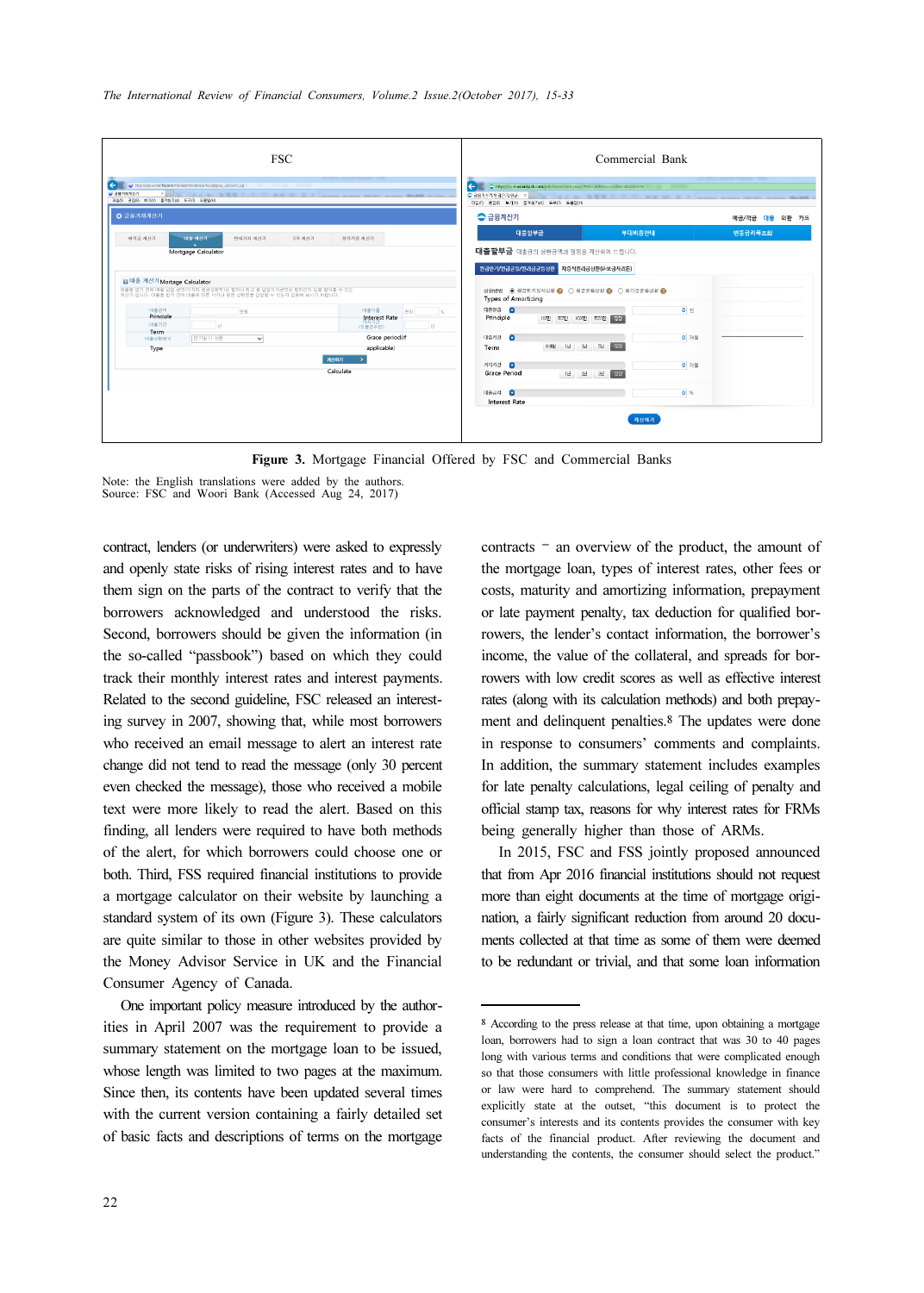should be included to the summary statement.

As one more policy measure adopted in the recent years, the regulatory authorities issued the standard terms and conditions of the credit business that contains a borrower's right to seek a loan modification such a reduction in interest rate when her financial conditions improve after loan origination. However, most borrowers do not know about this, and lenders are generally passive in informing them on this provision by arguing that they do not have specific guidelines for "improved financial conditions." Furthermore, the right was limited to consumer loans excluding mortgages. In Apr 2014, as a result, the FSS asked banks to provide the detailed guidelines, and to provide borrowers information on the right by sending text messages. From Jan 2017, all the lenders are required to explain a borrower's option to negotiate loan terms when her financial conditions have improved upon loan origination.

#### 2. Assessment and Policy Implications

Although the regulatory authorities in Korea have initiated the information provision part of FCP policies early on in a fairly comprehensive fashion, there are several areas of further strengthening with this respect. First, it appears that training of the staff in financial institutions should be more systematically and specifically designed for different consumer lending products. Given that actual communication to consumers on risk-return profiles of different financial products is generally done by FI staff, we believe that capability to convey accurate, unbiased, and professional product information by them is crucial, for which a systematic training program is necessary. Currently, FI staff members have a general training on consumer lending, designed by individual institution or by their professional association. We believe that it is more desirable to have such training program to be product-specific given that the mortgage products (due to their long-term maturities and other special product attributes) tend to be different from our consumer lending products (e.g., credit card receivables and other non-collateralized lending). As a case in point, while the performance of non-collateralized credit lending is mainly influenced by future income streams (or human capital) of borrowers, that of the residential mortgage loans is closely correlated with housing price cycles, which represents an unique systematic risk factor that should be considered in the underwriting and should be explained clearly its prospective borrowers.

Second, given its importance in helping consumers understand products' risk-return profiles, the "optimal" contents of summary statement should be properly designed and should also be empirically tested as to its effectiveness. The Korean experience shows that, though it originally starts as a short synopsis (with two pages maximum), the current version contains a lot more, probably too much, data points, which are difficult to be comprehended by most households who do not have professional knowledge about mortgage terms and transactions. Hence, it appears to be necessary to conduct a further research in determining what set of loan characteristics along with how much descriptions thereof are clear and concise, yet detailed, enough to assist consumers' comprehension and their efficient loan selections.

Third, financial consumers should have an easy and efficient way to check their creditworthiness and to modify their loan terms if that is feasible. One information issue in that regard is the checking of consumer credit information: that is, there is little guidelines or laws that specify obligations that lenders need to provide their consumers with updated credit information and resulting credit score. Consumers should be able to check changes in credit information along with other loan characteristics (e.g., interest rates) easily and should have a efficient medium to reflect them in their scheduled repayments.

### B. Financial literacy

#### 1. Current state and the FCP measures adopted

After the FCP policy measures were initiated in 2007, the banking association in Korea (KFB) developed and published a consumer handbook and a check list for mortgage borrowers as a consumer education tool. The handbook contains various mortgage-related information such as the determination of an adequate mortgage loan amount, the selection of mortgage products, and types and risks of mortgage products. The information also includes mortgage terms, fees and penalties, available market information, and strategies for managing unexpected incidences. The checklist enables borrowers to compare different mortgage products from several institutions and to help them reach an optimal choice among the products. The handbook book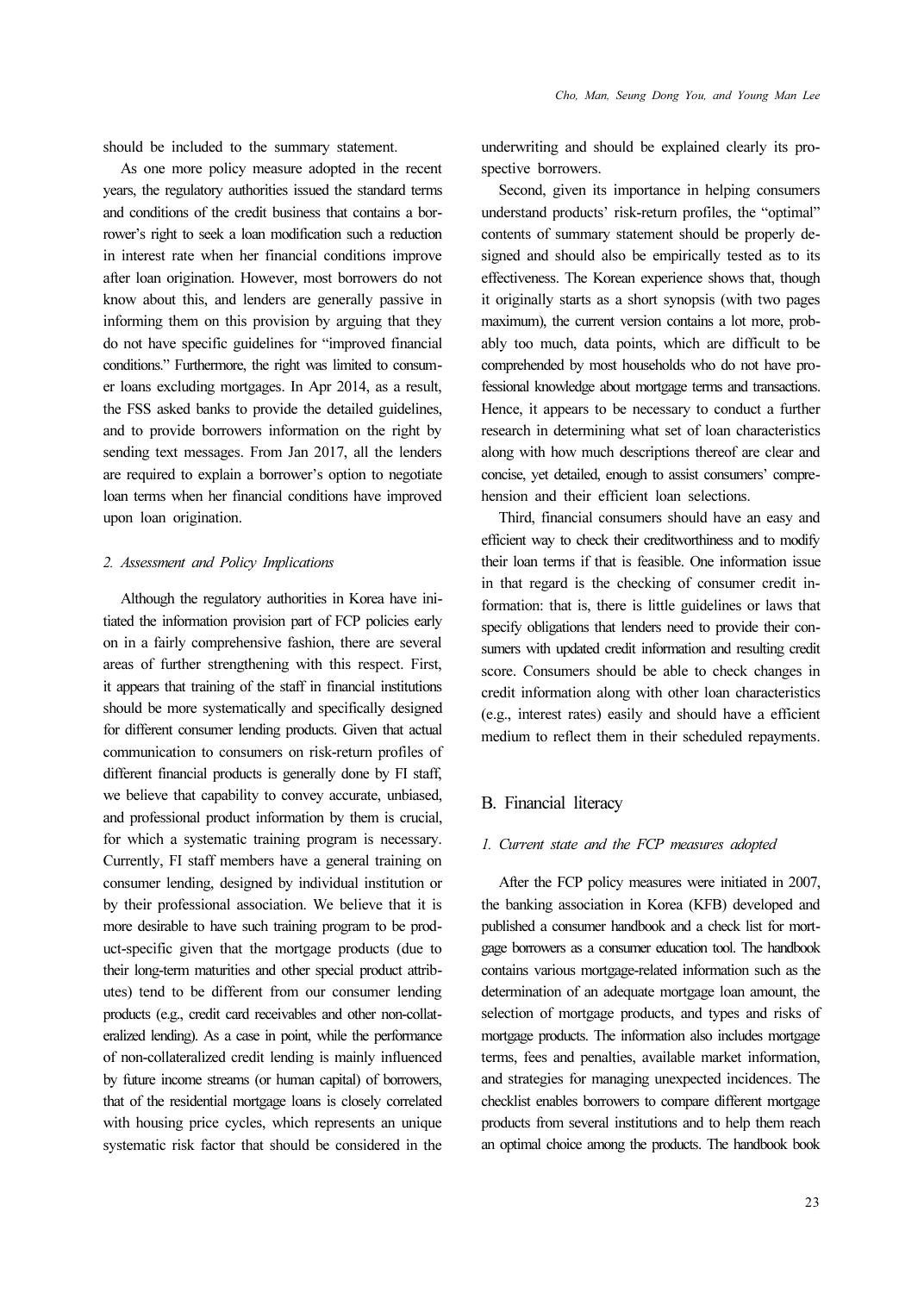and the check list have been being distributed through government organizations, websites and branches of banks, and that of KFB.

In January 2017, the government announced an overall plan to beef up the financial education for consumers, the details of which will have to be refined in coming years. The plan was based on two previous tasks that the regulatory authorities undertook in this vein, one in 2013 and another in 2015; the former proposed surveys of financial literary and the latter designed consumer education programs based on the survey results. The survey exhibits that consumers of different age-cohorts tend to have different appetites for financial products and, using that as an evidence, the supervisory authorities proposed the education programs by age cohort in 2017. Nonetheless, the programs are still in an infant stage in the sense that the government put together the existing programs designed by government agencies, public associations, consumer advocate groups, and banking or non-bank financial institution organizations, and there should be more specific standards or industry-wide norms for an effective consumer education program.

Financial advisors are generally not common for the consumer lending products unlike the insurance or investment products. Nonetheless, for some complicated consumer loans such as the reverse annuity mortgage (RAM), it is mandatory for consumers to take a counseling session from the advisors who are specialized with the product. To that end, the KHFC issued the handbook for RAM borrowers, similar to the one in the U.S. for the Home Equity Conversion Mortgage (HECM) borrowers. RAM applicants are required to consult financial advisors employed by KHFC and the advisors should take training programs to acquire their qualification.

#### 2. Assessment and Policy Implications

The handbook and the checklist developed in 2007 are mainly for consumers of residential mortgage loans, even though they take slightly more than a half of total household debt.<sup>9</sup> Although it is likely that borrowers for other consumer loans face the same information issues,

only limited educational materials (e.g. brochures) are available for credit card receivables and automobile loans. Hence, the programs to enhance financial literacy should become more broad-based by covering those non-mortgage lending sectors as well.

Although FSC and FSS announced several consumer education programs by age cohorts in 2017, their implementation is still in a very early stage. It appears to be necessary for the regulatory authorities to take a more active role in designing the best practice education modules that are tailored for different age-product combinations. To this end, the government recently announced that they plan to establish the Council for Financial Education and Financial Education Council (for Youth), which is mandated to develop and implement financial literacy programs. In sum, the regulatory bodies will have to lead or coordinate the education programs provided by a wide range of financial organizations more effectively and efficiently.

As to the advisors, financial consumers in Korea are generally not advised to get counseling from them. However, there always exist vulnerable groups in the consumer lending sector, for whom a professional counseling will lead to a welfare-enhancing loan choice. To this end, some of the international benchmarks will have to be examined, such as the consumer counseling program administered by the Federal Housing Administration (FHA) in the U.S.

### C. Sales practices

#### 1. Current state and the FCP measures adopted

Since 2016, those qualified borrowers in Korea are allowed to cancel loan contracts within 14 calendar days after signing. The Word Bank (2012) suggests that instituting this cooling-off period is one of the suggested good FCP practices. Nonetheless, the length of the period varies across the countries - 14 days in France and Germany but 3 days in the U.S. In order to exercise this option, the qualified borrowers in Korea need to notify the intention through mail, email, online banking account, or visiting to bank branch. During the cooling-off period, the borrowers do not pay prepayment penalty. However, the original loan contract agreement is not treated as being null or void because the borrowers must reimburse costs incurred by their lender such as stamp tax, appraisal

<sup>&</sup>lt;sup>9</sup> Delinquent or default rates for other consumer debt are higher than those for mortgage debt. In August 2017, for example, the delinquent rate for consumer loans was 0.28 per cent, even though the delinquent rate for mortgage loans 0.19 per cent.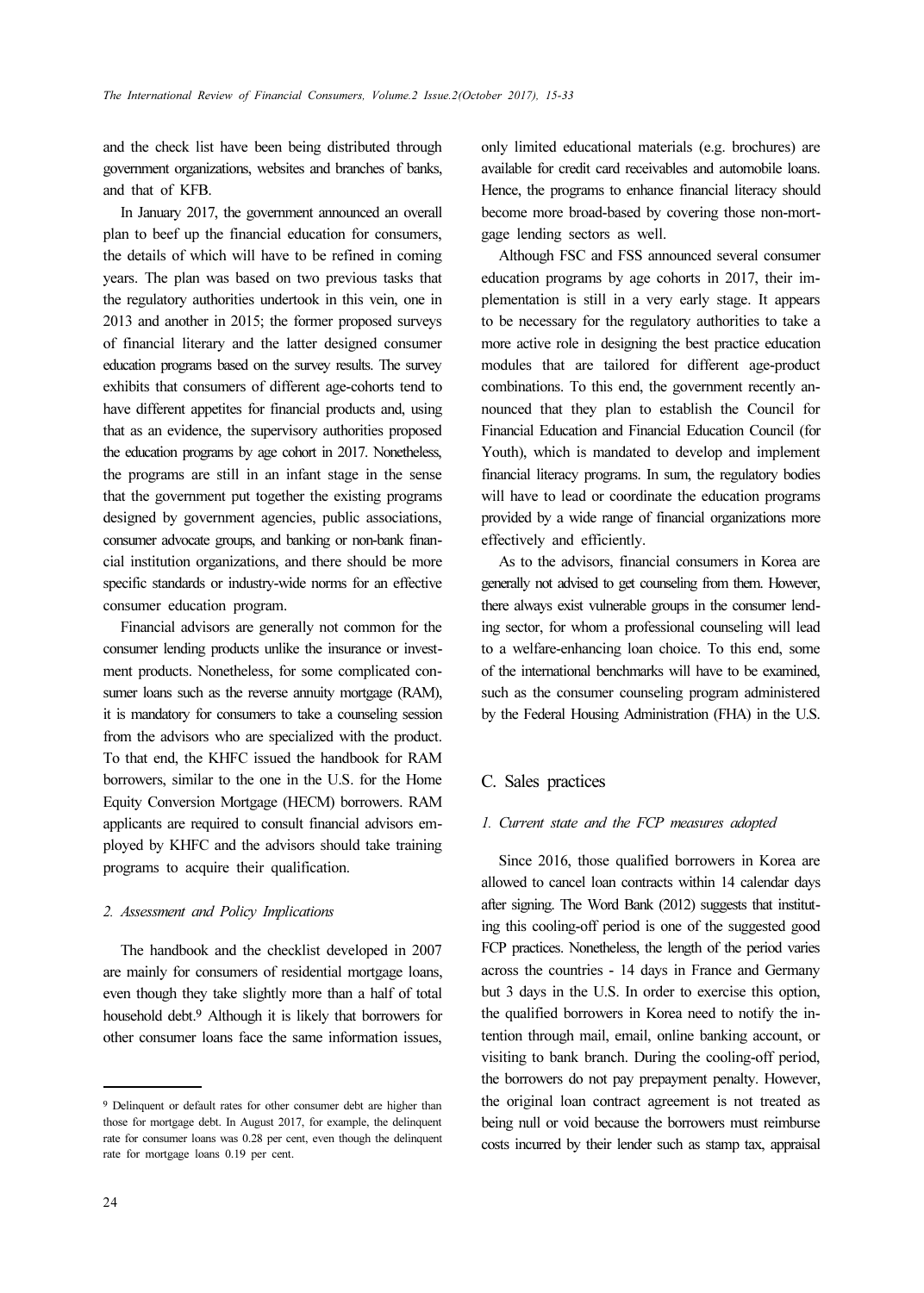fee, and legal fee for registration. In addition, the borrowers are not allowed to exercise the option more than three times within a year from the same lender or only once per a month for all the lenders.

The World Bank (2011) reports that the sector-specific "principle-based" codes of conduct in the banking sector, which are available in some countries such as Australia. In Korea, however, there doesn't seem to be such codes of conduct, although each bank as well as the KFB has a general code of ethics. For financial brokers, however, a code of conduct was implemented in 2010, which was devised by financial brokers in consultation with the FSC.<sup>10</sup>

In Korea, financial supervisory bodies have been proposing underwriting guidelines that financial institution should follow. For example, they have instituted the LTV limit since 2002 and the DTI cap since 2005, based on which the mortgage lenders are supposed to originate the loans. One critical issue that should be examined carefully is the fact that that those guidelines have been changing frequently according to housing market conditions or sometimes to public opinion as reported in media, which makes it difficult for borrowers as well as lenders to predict affordable loan products in different locations and time periods.

In 2011, financial supervisory bodies set the quota (or the minimum market shares to achieve) for FRM and for the amortizing mortgage loans, as 30 percent for each loan type. One point to make in this vein is that the definition of FRM (or "amortizing" to that matter) is not crystal clear as lenders can combine those product features to create various hybrid loan products. For example, Fernández de Lis et al. (2013) classify a mortgage loan into three categories: fixed-rate mortgage, initial period fixed-rate mortgage, and variable mortgage; an initial period fixed-rate mortgage includes a rollover mortgage, interest rate of which is renegotiable and a hybrid mortgage, interest rate of which is fixed for a year after origination. In practice, the Korean lenders developed a hybrid mortgage, interest rate of which is fixed for initial five years and is variable after the years, and financial supervisory bodies also acknowledged the hybrid mortgage as a fixed-rate mortgage. According to the Bank of Korea, the market share of the hybrid mortgage reached

#### 43.8 per cent in 2015.

#### 2. Assessment and Policy Implications

The cooling-off period is a cost factor for lenders. Hence, the commercial banks in Korea have generally been hesitant in providing the consumers with an option to cancel a loan contract. Furthermore, the option is given only to a very limited group of qualified borrowers, e.g. those who have a contract of mortgage loan with the amount not exceeding 200 million KRW or a contract of non-mortgage loan with the amount less than 40 million KRW.11 Even worse, a borrower who cancels a loan contract needs to reimburse the most costs incurred, which should be re-examined with various alternative options that are less costly to both parties of loan transaction (e.g. a shorter cooling off period such as 3 days without any penalty or costs borne by the consumers).

There should be a sector-specific principle-based code of conduct as articulated by the World Bank (2012), for which the Australian case can serve as a benchmark. In Australia, there are two different industry professional bodies - Mortgage and Finance Association of Australia (MFAA) and Finance Brokers Association of Australia (FBAA) – which treat mortgage brokers differently from general financial brokers.

As to the product offering, we argue that the mortgage lenders in Korea should have a more leeway in terms of product development and risk assessment via underwriting and other loss-mitigation activities. Currently, the regulatory bodies take a hands-on approach by directly limiting the product offering through the LTV∙DTI caps and other lending restrictions. That should be relaxed over time so that FIs should be geared to develop and institute their own products and risk assessment matrices under broad guidelines by the supervisory organizations.

#### D. Dispute resolution and debt recovery

### 1. Current state and the FCP measures adopted

In Korea, the abusive or violent debt collection practices

<sup>10</sup> The FSS articulated that the code of conduct could prevent illegal behaviors for financial brokers such as releasing information on customers, misleading or false adverting, or charging illegal fees.

<sup>&</sup>lt;sup>11</sup> Note that a median price for medium-size condominiums  $(62.8 \text{ m}^2 -$ 95.9m<sup>2</sup>) is KRW 336 million as of Sep 2017 according to the KB Kookmin Bank.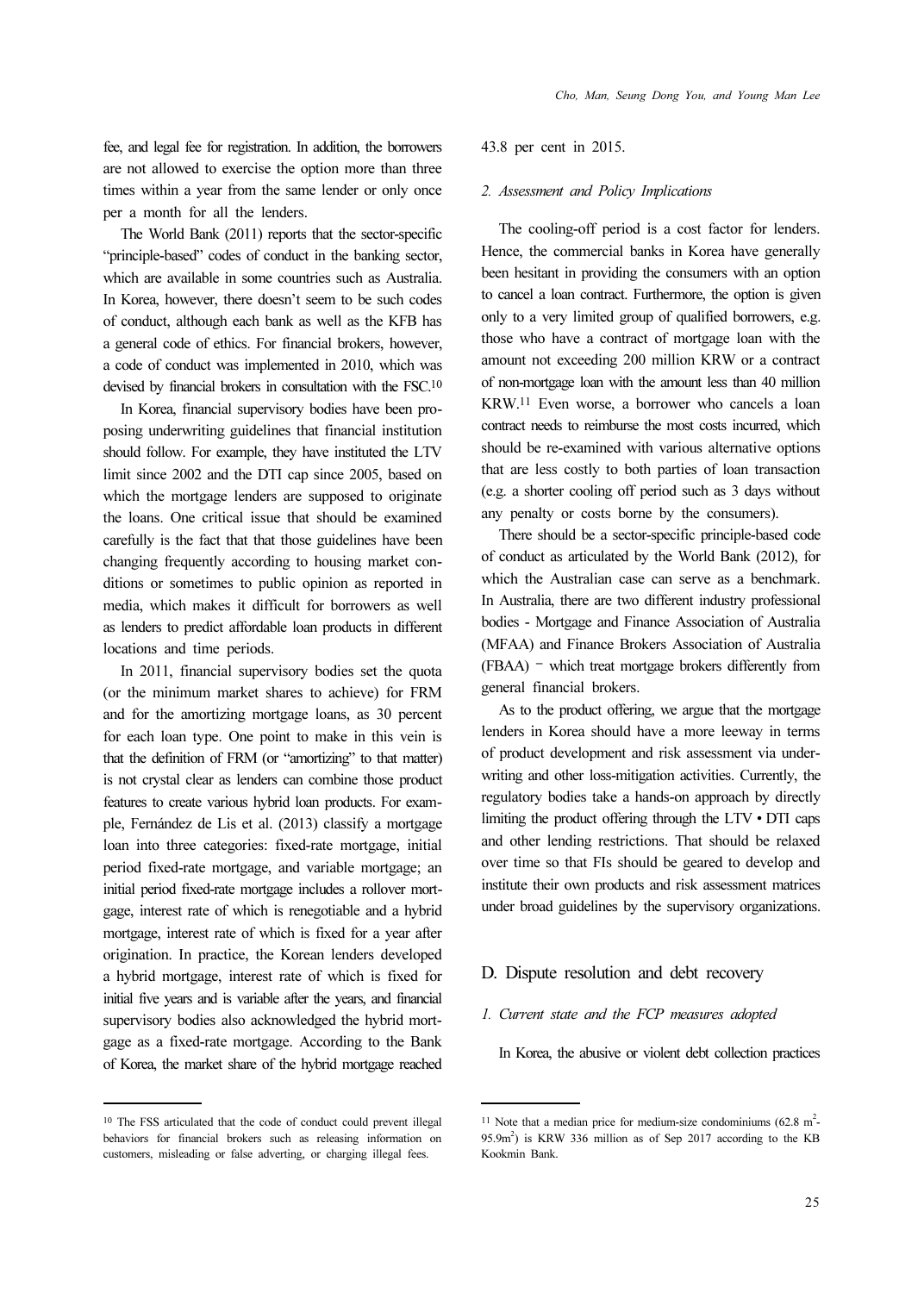by banks or their agents – such actions as threats, uses of physical power, repeated visits toward debtors or their related parties - are prohibited by the Fair Debt Collection Practices Act of 2009. In addition, other related activities that can be construed as misrepresentation, unfair conduct, and divulgence of personal information are also prohibited. If any party is found guilty on any illegal debt collection practice as specified by the law, both the person who conducted such action as well as the legal representative of his company will be penalized according to the joint penalty provision specified in the law. While there were some abusive practices existed before the enactment of the law (that received a fair amount of public attention), they are largely disappeared thanks to the 2009 law as well as the enforced civil penalties since then.

As to the dispute resolution mechanisms, the financial consumers in Korea can raise the issue through three main channels: (1) the complaint systems run by individual FIs, (2) those run by the professional associations of FIs (e.g. the KFB), and (3) e-Consumer Complaint Center jointly run by FSC and FSS. In general, the complaints are filed through the first channel, and, if not resolved there, then they tend to go to the next channels. But, in case that there is a dispute between FI and consumer, the case most likely goes to the third channel because the consumer tends to believe that a direct consultation with FIs will not solve such case. If either party (FI or consumer) is not satisfied with the arbitration by e-Consumer Complaint Center, then the case can be resolved via a lawsuit. The statistics on consumer complaints are currently compiled by both FIs and the regulators (FSS), and are released to public periodically.

For the mortgage loans, lenders can liquidate the collaterals (housing or other property) to recover unpaid loan principal at the time of consumer default, mostly through the public auction administered by the court. In this case, the FI notifies the consumer about the procedure to be initiated for the liquidation. Given the fact that most consumer loans in Korea have the recourse provisions, the lender can still recover a deficiency after the collateral sale through a legal procedure. On this issue, the consumer can demand a loan modification either before (called as "a pre-workout deal") or during the delinquency (called as "an individual work-out deal"). However, this seemingly more efficient resolution method is rarely used due to the low LTV level and, hence, a low probability of positive credit loss after the collateral sale.

In the case of non-collateral lending, if a loan is under a less than three months' delinquency, the consumer can apply for the pre-workout deal to FIs or to a special council, the Credit Counseling and Recovery Service (which is established under the law to assist financial service for low-income households). In the case that FIs conduct sale or transfer of consumer loans, they should notify and get agreement from the borrowers.

### 2. Assessment and Policy Implications

Given that the abusive and violent debt collection practices are largely disappeared since the 2009 Act, the legislation appears to be effective. There have been some subtle ways through which the agents attempted to threat borrowers to collect debt, but the law was amended over time to prohibit additional practices as illegal.

As to the consumer complaint and dispute resolution mechanisms, most FIs in Korea have their own contact point with clear procedures for handling consumer complaints; the related statistics are updated and released in a transparent fashion. There are also multiple layers of dispute resolution, all the way to e-Consumer Complaint Center before a lawsuit. However, the current use of the mechanisms doesn't appear to be efficient in that, when there is a dispute, the case tends to go directly to the regulators' channel rather than first utilizing the FIs or the associations' systems. That is mainly caused by the fact that the first two resolution mechanisms do not have a power for binding arbitration, which is currently being debated as a part of the pending FCP law.

Finally, the pre-foreclosure workout options can be utilized more as they can offer more efficient (or less costly) ways to resolve borrowers' defaults. As mentioned earlier, due to the low LTV levels and the recourse provision, the lenders in Korea are generally reluctant to use the workout routes. But given the time length of a full-blown foreclosure as well as the financial and psychological burden put on the consumer involved, a more active utilization of the workout options will be welfare-enhancing, for which the regulatory authorities in cooperation with other market participants may develop and implement an industry-wide standard procedure.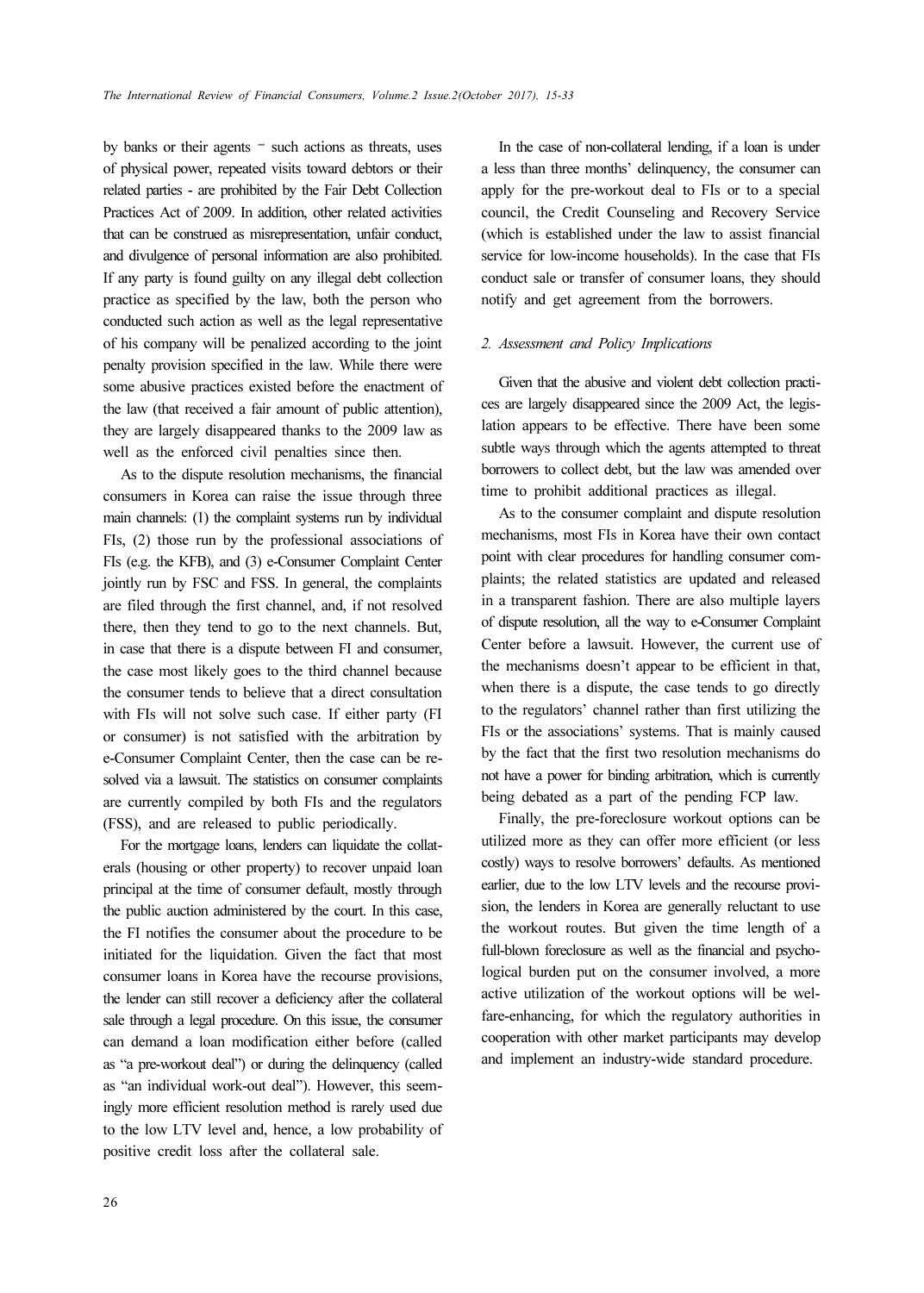|                                 | FCP measure suggested                                                                                                                                                                             | FCP policies being employed                                                                                                                                                                                                                                                                                                                                                                                                                                 | <b>Assessment</b>                                                                                                                                                                                                                                                                                                                                                                                                                                                                                                                                           |
|---------------------------------|---------------------------------------------------------------------------------------------------------------------------------------------------------------------------------------------------|-------------------------------------------------------------------------------------------------------------------------------------------------------------------------------------------------------------------------------------------------------------------------------------------------------------------------------------------------------------------------------------------------------------------------------------------------------------|-------------------------------------------------------------------------------------------------------------------------------------------------------------------------------------------------------------------------------------------------------------------------------------------------------------------------------------------------------------------------------------------------------------------------------------------------------------------------------------------------------------------------------------------------------------|
| A. Information<br>provision     | a. (Summary statement) A<br>short one or two page<br>summary statement on the<br>product (Principle 8)                                                                                            | A summary statement being required<br>by FSS and FSC through a policy<br>directive in 2007, along with other<br>guides to properly express the interest<br>risk borne by ARM contracts<br>"Mortgage Calculator" being launched<br>in FIs' websites (in 2007), for which<br>FSS introduced an example system<br>The number of documents required for<br>mortgage contract being reduced from<br>20 to 8 (via the directive issued by<br>FSC and FSS in 2015) | The FCP measures being adopted early on, even<br>before the Global Financial Crisis (GFC), driven<br>in large part by the intent to stabilize the<br>mortgage market rather than to protect financial<br>consumers per se<br>How effective those policies employed are<br>should be a topic of careful investigation (e.g.,<br>Are the current contents of the summary<br>statement too detailed or reasonably easy to<br>understand to consumers?)<br>Non-mortgage (residential) consumer lending<br>sectors should have their own FCP measures<br>as well |
|                                 | b. (Qualification of FI staff)<br>Adequate training for FI<br>staff on products $\&$<br>services (Principle 14)                                                                                   | General training for FI staff on<br>consumer lending being offered by<br>individual FIs (to our knowledge, no<br>particular policy directive on this)                                                                                                                                                                                                                                                                                                       | A more systematic training program (for FI staff)<br>should be devised, either by regulatory authority<br>or by FI association; a sector-specific training<br>program (e.g. mortgage loans vs.<br>non-collateralized loans) appears to be preferable                                                                                                                                                                                                                                                                                                        |
|                                 | c. (Change in lending terms)<br>Individual& immediate<br>notification in writing of<br>changes in products<br>(Principle 16)                                                                      | An e-mail and/or text notification to<br>borrowers for changes in the lending<br>rates or other loan terms being required<br>by the policy directive (in 2007)<br>A guideline on the borrowers' right to<br>seek a modification in loan term to<br>benefit from "improved financial<br>conditions" (first in 2014 and updated<br>in $2017$ )                                                                                                                | A proper notification system, which reflects the<br>consumer preference, appears to be in place;<br>how effective the system is (i.e. whether or not<br>borrowers actually request the modifications in<br>their lending terms to benefit from "improved<br>financial conditions") should be periodically<br>monitored                                                                                                                                                                                                                                      |
|                                 | d. (Consumer credit data)<br>Ready and free access to<br>their credit reports from<br>credit registers, and<br>provides procedures for<br>correcting mistakes in credit<br>reports (Principle 20) | No specific guidance currently being<br>in place in this regard, although the<br>consumer credit data (along with the<br>10-digit credit scores) being utilized<br>more and more                                                                                                                                                                                                                                                                            | A ready and easy access to check consumer<br>credit history along with his/her credit score<br>should be developed; the role of FI and the<br>credit data compiler (the Korea Credit Bureau<br>and others) should be clearly specified<br>The mechanism of compiling the credit score<br>(the CB ratings) should be shared more to<br>promote appropriate research and enhancement                                                                                                                                                                          |
| <b>B.</b> Financial<br>literacy | e. (Programs for financial<br>literacy) Developing and<br>implementing the financial<br>literacy programs by a wide<br>range of organizations<br>(Principle 33)                                   | The consumer handbook and the<br>check list being issued by individual<br>FIs or by their professional<br>associations since in 2007<br>A plan to institute a comprehensive<br>program being announced in 2017 by<br>FSC and FSS                                                                                                                                                                                                                            | An industry-wide norm for education programs<br>for financial literacy should be developed, under<br>a partnership among parties involved (FIs,<br>regulators, consumer groups, academia, and so on)<br>The programs, including the consumer<br>handbooks and check lists, should be developed<br>and updated for both mortgage-lending and<br>other sectors of consumer finance (e.g. credit<br>card loans, auto loans, micro credits)                                                                                                                     |
|                                 | f. (Monitoring financial<br>literacy) Measurement of<br>financial literacy of<br>consumers through<br>broad-based household<br>surveys (Principle 36)                                             | Two consumer surveys being done in<br>the recent years - the survey of<br>financial literary (in 2013) and the<br>survey of consumer education<br>programs (in 2015)                                                                                                                                                                                                                                                                                        | The designs and findings of, and future plans<br>for, the two surveys conducted should be share<br>with general public, so that more research for<br>future enhancement can be conducted                                                                                                                                                                                                                                                                                                                                                                    |
|                                 | <b>g. (Financial advisor)</b> On<br>forward and reverse<br>mortgage contracts, and<br>for low-income,<br>low-wealth, and less<br>creditworthy borrowers                                           | A mandatory advisory service being<br>required for borrowers of the RAMs                                                                                                                                                                                                                                                                                                                                                                                    | Financial advisory (or counseling) services for<br>more diverse groups of vulnerable consumers<br>should be designed and implemented (e.g. for<br>those borrowers of the government-supported<br>loan programs)                                                                                                                                                                                                                                                                                                                                             |

Table 4. The FCP measures being employed in Korea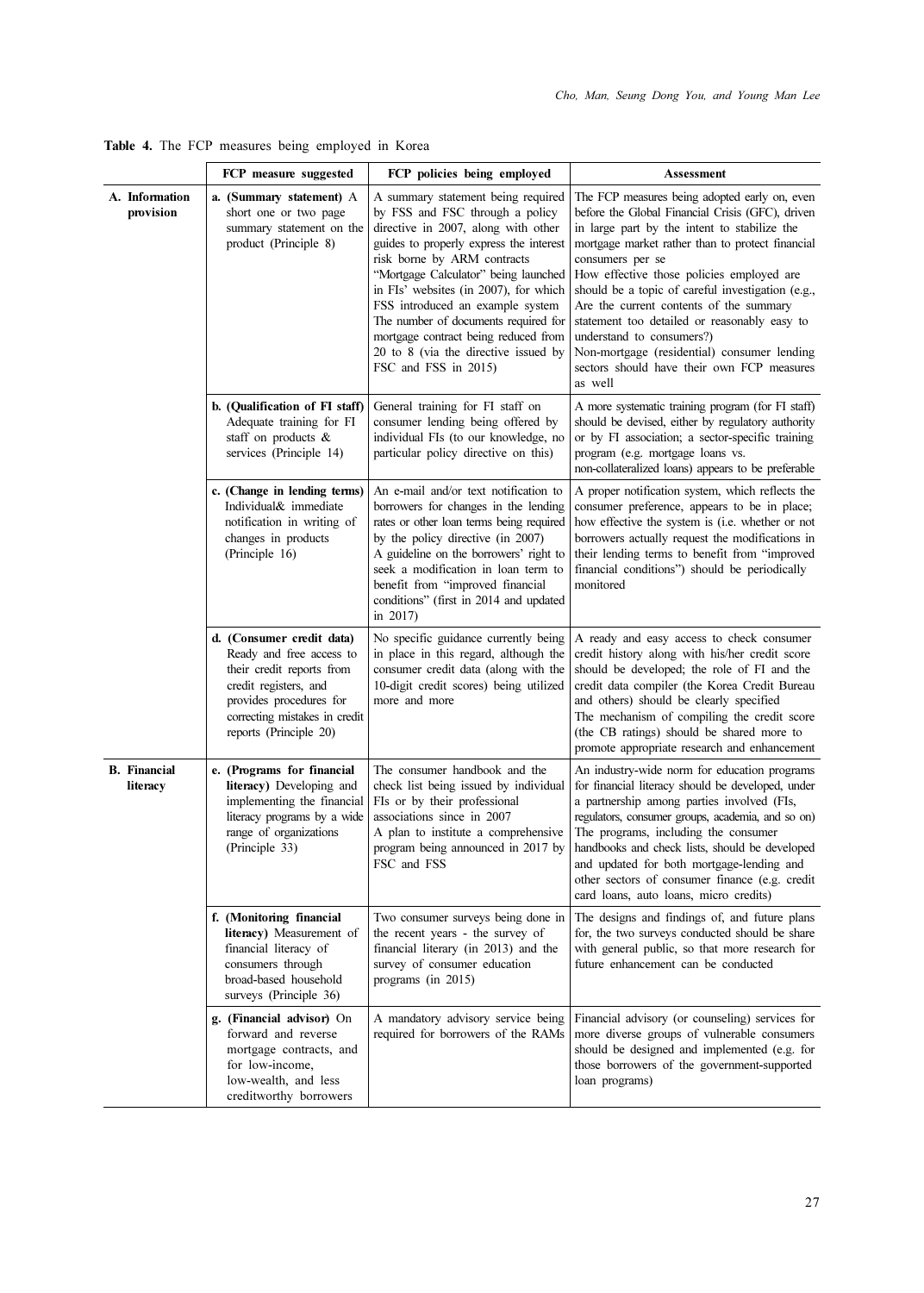|                          | FCP measure suggested                                                                                                                                                                                                                                                                                                                                                                                                       | FCP policies being employed                                                                                                                                                                                                                                                                                                                                                                                                                 | <b>Assessment</b>                                                                                                                                                                                                                                                                                                                                                                                                                                                                                              |
|--------------------------|-----------------------------------------------------------------------------------------------------------------------------------------------------------------------------------------------------------------------------------------------------------------------------------------------------------------------------------------------------------------------------------------------------------------------------|---------------------------------------------------------------------------------------------------------------------------------------------------------------------------------------------------------------------------------------------------------------------------------------------------------------------------------------------------------------------------------------------------------------------------------------------|----------------------------------------------------------------------------------------------------------------------------------------------------------------------------------------------------------------------------------------------------------------------------------------------------------------------------------------------------------------------------------------------------------------------------------------------------------------------------------------------------------------|
| C. Sales<br>practices    | h. (Cooling-off period) A<br>period during which the<br>consumer may cancel the<br>contract without penalty<br>(Principle 11)                                                                                                                                                                                                                                                                                               | For qualified mortgage borrowers (in<br>terms of loan amount, size of<br>collateral, and so on), a 14 calendar<br>days cooling period being given since<br>2016;                                                                                                                                                                                                                                                                            | The qualification conditions should be relaxed<br>or even be abolished, for which the period itself<br>can shortened (as in Germany and other<br>countries)<br>The costs to be reimbursed by the borrowers<br>(at the time of cancelation) should be<br>re-examined to judge their appropriateness as to<br>consumers' (rather than lenders') costs                                                                                                                                                            |
|                          | I. (Code of Conduct) A<br>principles-based code of<br>conduct that is devised by<br>(by all banks, by all<br>non-bank credit institutions,<br>or by their associations)<br>(Sector-specific Principle)                                                                                                                                                                                                                      | Individual FIs having their own codes<br>of conduct, mostly designed for<br>general (rather than sector-specific)<br>consumer lending                                                                                                                                                                                                                                                                                                       | A systematic review, and a guidance if needed,<br>should be done to explore any area of<br>improvement                                                                                                                                                                                                                                                                                                                                                                                                         |
|                          | j. (Affordability of product)<br>Product recommended being<br>in line with the need of the<br>consumer; consumer's credit<br>worthiness being properly<br>assessed (Sector-specific<br>Principle)                                                                                                                                                                                                                           | As a part of the macro-prudential<br>regulations, an industry-wide<br>restrictions on the maximum LTV and<br>DTI being in place (that are quite<br>restrictive in some locations with the<br>max LTV of 40 percent)<br>The above regulations working as<br>constraints for FIs in their<br>underwriting of mortgage applications                                                                                                            | Those prudential regulations should be weighed<br>against the issue of financial exclusion as well,<br>in that less credit worthy borrowers are<br>inevitably steered to a high-cost lending sector<br>(e.g. about 5 percent lending rates by first-tier<br>FIs such as the commercial banks vs. 24 percent<br>interest rates by some of the tertiary FIs)<br>The frequent changes in the above regulations,<br>which expose borrowers and banks alike to the<br>uncertainty in lending, should be re-examined |
| D. Dispute<br>resolution | k. (Collection practice)<br>Prohibition of abusive<br>collection or debt recovery<br>practices (Principle 19);<br>(Debt Recovery) as<br>Sector-specific Principle                                                                                                                                                                                                                                                           | Abusive (or violent) debt collection<br>practices being prohibited by the Fair<br>Debt Collection Practices Act of 2009                                                                                                                                                                                                                                                                                                                     | The law appears to be effective in that the<br>abusive practices have been declining in number<br>and being monitored closely by the regulatory<br>authorities                                                                                                                                                                                                                                                                                                                                                 |
|                          | l. (Consumer complaint)<br>Designated contact point<br>with clear procedures<br>for handling customer<br>complaints; up-to-date<br>records of all complaints<br>received (Principle 25);<br>& (Ombudsman and<br>other conflict resolution<br>mechanisms) Access to<br>an affordable, efficient,<br>respected, professionally<br>qualified and adequately<br>resourced mechanism for<br>dispute resolution<br>(Principle 26) | The system to process consumer<br>complaints being operated in both<br>FI-level and the FSS-level; statistics<br>on consumer complaints being<br>periodically updated and released<br>Through e-Consumer Complaint<br>Center, jointly-run by FSC and FSS,<br>a binding arbitration on consumer<br>complaint being possible; if not<br>satisfactory, consumer can file a<br>lawsuit                                                          | The FIs' dispute resolution systems are less<br>frequently used by the consumers, which can be<br>ameliorated by an independent dispute<br>resolution mechanism inside FIs<br>A binding arbitration power to be given to<br>"alternative" dispute resolution body                                                                                                                                                                                                                                              |
|                          | m. (Foreclosure of<br>mortgaged or charged<br>property) Informing in<br>writing in advance of the<br>procedures involved, and<br>of the legal remedies and<br>options available<br>(Sector-specific Principle)                                                                                                                                                                                                              | A clear and objective procedure of<br>liquidating collateral (at the time of<br>borrower's default) being in place,<br>which is notified to the borrower before<br>initiating the procedure<br>Options for pre-foreclosure workout<br>(via loan modification) being available,<br>either before or during mortgage<br>delinquency; Consumers can consult<br>with lenders (FIs) or with the Credit<br>Restoration Committee on those options | FIs are in general reluctant (or passive) in using<br>the pre-foreclosure workout options; a more<br>standardized workout procedure should be<br>devised so as for FIs to be incentivized to use<br>the options more actively and to avoid the costly<br>full-blown foreclosure procedures                                                                                                                                                                                                                     |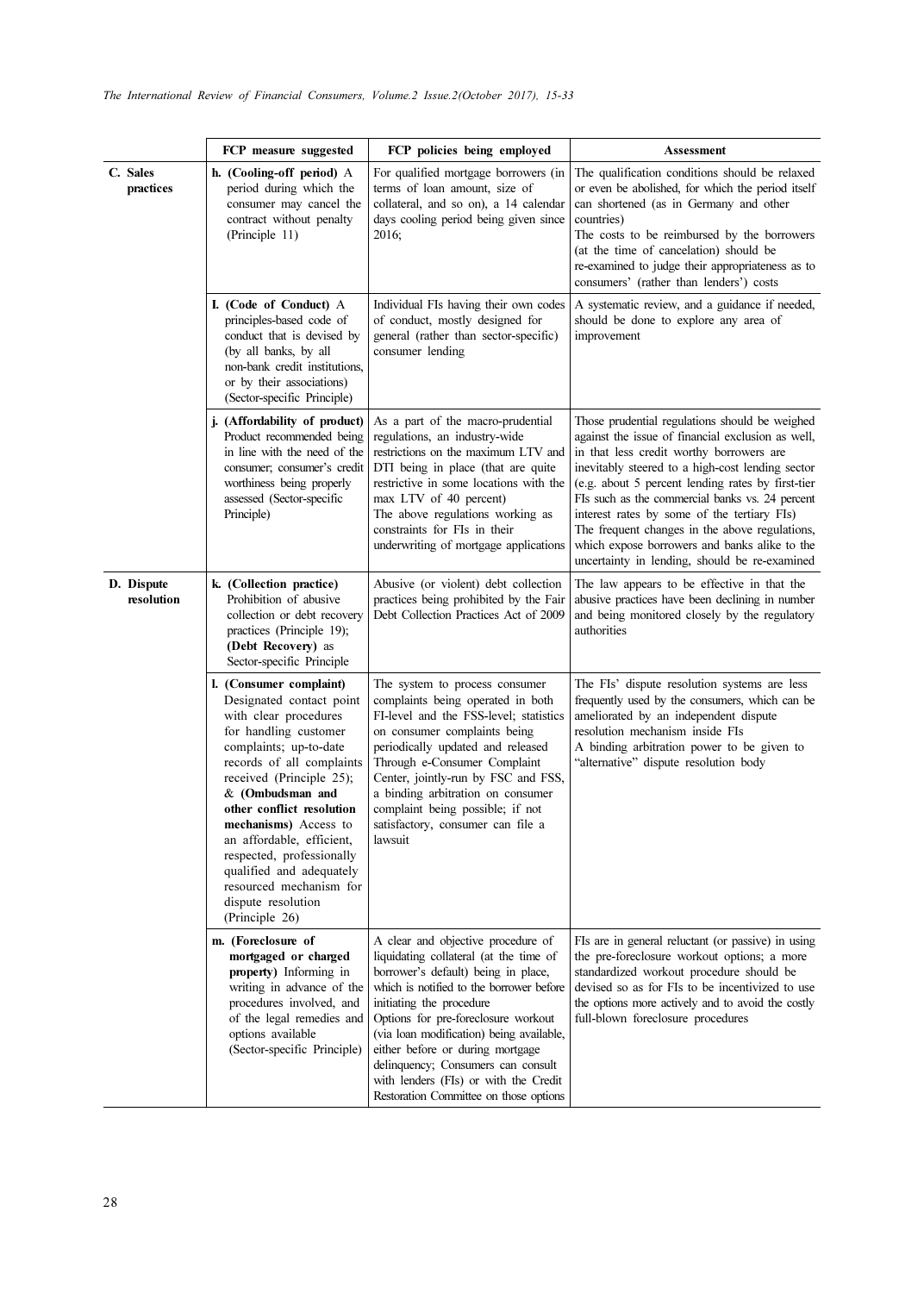# Ⅴ. Summary and Concluding Remarks

In this study, we attempt to survey and assess the FCP measures adopted in the household lending sector in Korea, out of which we report several key findings: first, the FCP policies in the sector are fairly comprehensive in that they cover almost all good practices suggested in the literature, although some measures are in a fairly early stage, the financial literacy programs in particular; second, the rules and regulations in the consumer lending (e.g. various macro-prudential regulations employed) tend to focus more on the issue of financial stability, and one should weigh the anticipated benefit in that regard against the unintended cost in financial inclusion; third, the FCP policies in the consumer lending sector of Korea tend to focus on the residential mortgage lending sector, which should be extended to other consumer lending products (e.g. credit – or non-collateralized – lending, credit card receivables, and car loans).

In addition, there is a host of implementation and monitoring issues, some of which we list below as the topics of future research:

- ∙The summary statement ~ Does it contain too much information and details? Do they actually help the understanding of consumers on the product in question?
- ∙The financial literacy programs ~ Are they effective in that they help consumers make a more informed decision? Should an industry-wide norm for the programs be developed?
- ∙ The training programs for FI staff ~ Do they have to be sector-specific such that they provide a meaningful help for consumers of different lending sectors?
- ∙ The rules and procedures to check the consumer credit data  $\sim$  Are they ready and easy enough for consumers? Are enough details being shared on the widely-used consumer credit scores (as to their input data and methodologies) such that future research for enhancement can be fostered?
- ∙The cooling-off period after contract signing ~ Are the qualification conditions and the costs involved appropriate given the practices in other countries (e.g. Germany, and the U.S.)?
- ∙ The financial advisory (or counseling) services ~ Do they cover diverse-enough groups of vulnerable

consumers (e.g. for those borrowers of the government-supported loan programs)?

∙ The dispute resolution mechanisms (by FIs and by the regulators)  $\sim$  Are they working effectively as a pre-lawsuit conflict resolution mechanism? Are the pre-foreclosure workout options being utilized enough both by FIs and by the consumers?

We also want to reiterate the importance of a timely passage of the special FCP law in the Congress, which will put various FCP issues in the lending sector, both the software aspects (rules and procedures) and the hardware dimensions (governance structure), into a more firm ground.

Two particular issues are worth mentioning as our conclusion remarks. First, we believe that a sound FCP policy is almost all about a proper matching between various loan products and different consumer segments, which should in turn consider to two particular dimensions – product affordability and risk management. To illustrate, one can lay out a baseline consumer segmentation in terms of income and lifecycle stage as follows:

| Table |  |
|-------|--|
|-------|--|

| Income level 20s & 30s 40s & 50s 60s & 70s   Over 70s |          |          |          |          |
|-------------------------------------------------------|----------|----------|----------|----------|
| Very low                                              | $C_{11}$ |          |          | $C_{41}$ |
| Low                                                   |          | $C_{22}$ |          |          |
| Moderate                                              |          |          | $C_{33}$ |          |
| High                                                  | $C_{41}$ |          |          | Caa      |

An initial question to pose is, for each cell in Table 3, Cij, which product - whether it is collateralized or not – will be affordable and welfare-maximizing in the demand-side and, at the same time, will that be in-scope in terms of a risk management capability in the supply-side? As to the residential mortgage lending, there has been a fairly long history of research on consumer choice on mortgage products, between FRM vs. ARM (numerous early studies plus Campbel and Cocco (2003), Miles (2004)), and between the prime vs. sub-prime mortgage contacts (to be quoted). Although it is difficult to pinpoint which product is most welfare-enhancing for a particular consumer segment (say,  $C_{ij}$  in the table) based on those studies, a good FCP policy, as we claim, should enhance consumer capability for product selection via effective education programs and other means and should also induce risk-based lending via a proper regulatory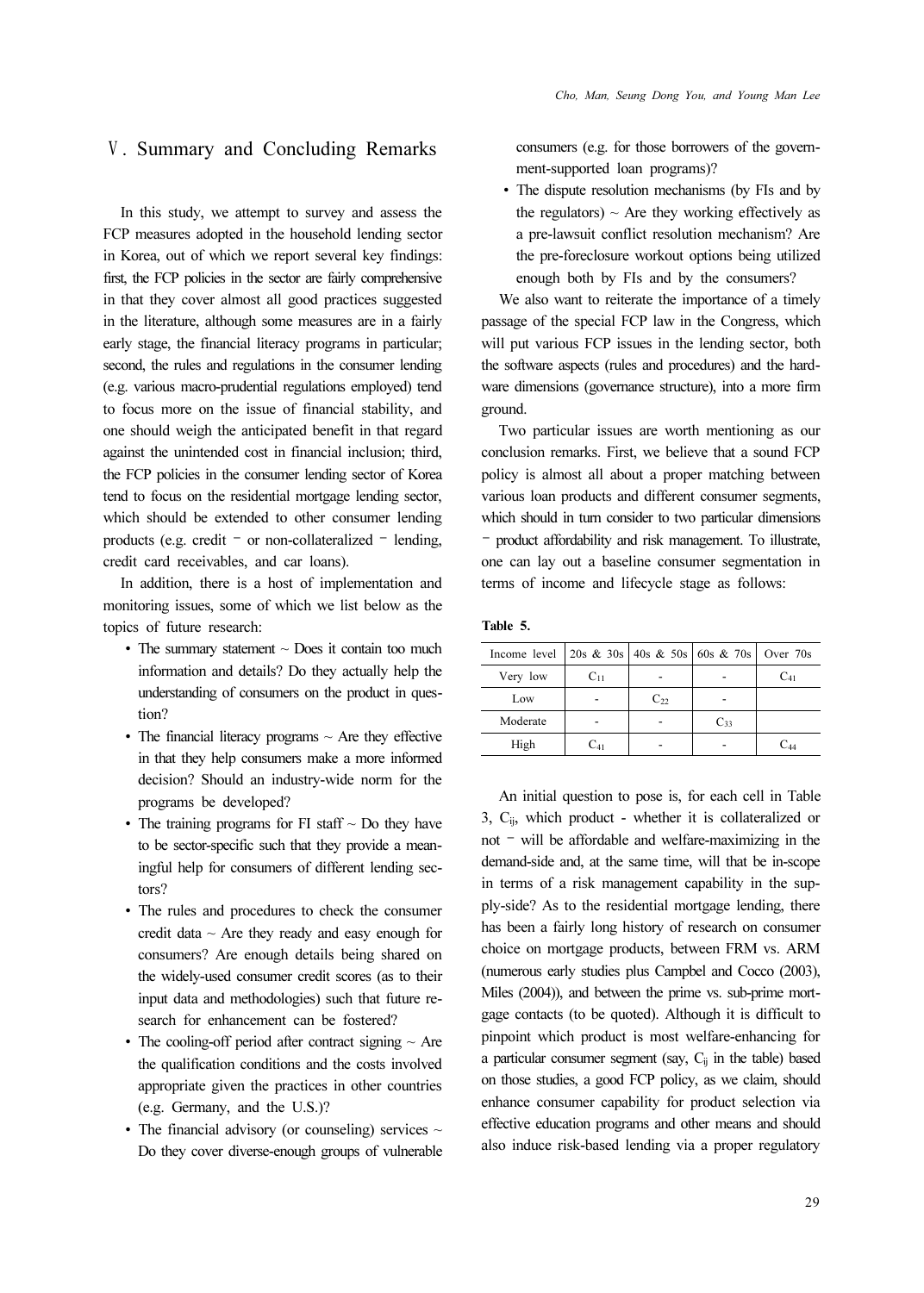and monitoring scheme.

However, a real-world consumer segmentation tends to be more complicated as it should encompasses various other dimensions, e.g. loan purpose (those primary residence vs. those for investment in the case of residential mortgage), demographic factors of importance (first-time home buyers, family size, marital status, and so on), consumer credit ratings (FICO scores in the U.S. and the CB ratings in Korea), and other underwriting conditions (LTV∙DTI caps, default insurance, and so on). In the supply-side, there are also various differentiating factors in developing and intermediating the products, e.g. lending channels (direct lending vs. third-party lending vs. on-line lending), product attributes (maturities, interest variability, principal amortization, and prepayment penalty), and funding method (deposit-based vs. whole-sale based). It is documented in the literature that financial consumers are in general not that informed about risk profiles of available financial products (Miles (2004) for the UK case, Agawal et al. (2010) for the U.S. case), and that the various education programs to enhance financial literacy for consumers tend to be ineffective (Tennyson (2016)). Hence, a more micro, or segment-specific, approach is warranted in designing an FCP policy to better match loan products to various consumer cohorts, which consider both dimensions of product affordability and of prudent risk management.

Another issue to comment on is reflecting a process view in designing the FCP policies. That is, the consumer lending business takes multiple steps – from loan application, to underwriting, contracting, servicing, and all the way to loan termination; and different FCP and risk management issues usually come about and may have to be subjects to a policy consideration. We believe that this process-driven view can make the FCP policies in the sector more relevant and realistic, and expect to see careful analyses both from academia and policy circle to be done going forward to make the policy regime in the country more complete and effective.

## Reference

Agarwal, S., G. Amromin, Z Ben-David, S. Chomsisengphet, and D. Evanoff, 2010, "Learning to Cope: Voluntary Financial Education Programs and the Housing Crisis," American Economic Review Papers and Proceedings, Vol. 100(2), 495-500.

- Brunnermeier, M.K, and M. Oehmke, 2014, "Bubbles, Financial Crises, and Systemic Risk," Working Paper, Princeton University.
- Campbell, J., 2006. "Household Finance,", Journal of Finance 61 (4): 1553-1604.
- Campbell, J., H. Jackson, B. Madrian, and P. Tufano, 2011, "Consumer Financial Protection", Journal of Economic Perspectives, V25(1), 91-114.
- Carroll, C. D., M. Otsuka, and J. Slacalek. 2011." How Large are Housing and Financial Wealth Effects? A New Approach. Journal of Money", Credit and Banking 43: 55-79.
- Case, K. E., J. M. Quigley, and R. J. Shiller. 2011. Wealth Effects Revisited 1978-2009, Cambridge, MA: National Bureau of Economic Research.
- Chen, T., 2018, "Introduction and Overview of the Book," Chapter 1 in Chen ed., "Comparative Studies of FCP Policies: Cases of the 14 Countries," IAFICO.
- Cho, M., 2017, "Contagious Housing Price Cycles: Drivers", Contagion Channels, and Policy Responses," Real Estate Finance, V33(3), Winter 2017.
- Cho, M., and K.H. Kim, 2011, "Housing Sector Reform: Contrasting Real Sector vs. Financial Sector," in Young Jae Lim eds. Making Reform Happen (MRH) in Korea, KDI Research Monograph, 2011.
- Consumer Finance Protection Board (CFPB), 2016, "Advisory for financial institutions on preventing and responding to elder financial exploitation."
- Crowe, C., Dell' Ariccia, G., Igan, D. and Rabanal, P. 2013. "How to deal with real estate booms: lessons from country experiences," Journal of Financial Stability, 9(3): 300-319.
- Geanakoplos, John. 2010. "Solving the Present Crisis and Managing the Leverage Cycle." FRBNY Economic Policy Review 16:1, 101-131.
- Fernandez de Lis, Santiago, Saifeddine Chaibi, Jose Felix Izquierdo, Felix Lores, Ana Rubio, and Jaime Zurita. 2013. "Some international trends in the regulation of mortgage markets: Implications for Spain." BBVA Bank, Economic Research Department. Working Paper 1317,
- Han, J., M. Hwang, and M. Cho, 2016, "Credit Constraints and Synchronous House Price Movements:
- Evidence Based on from the Mortgage Credit Regulations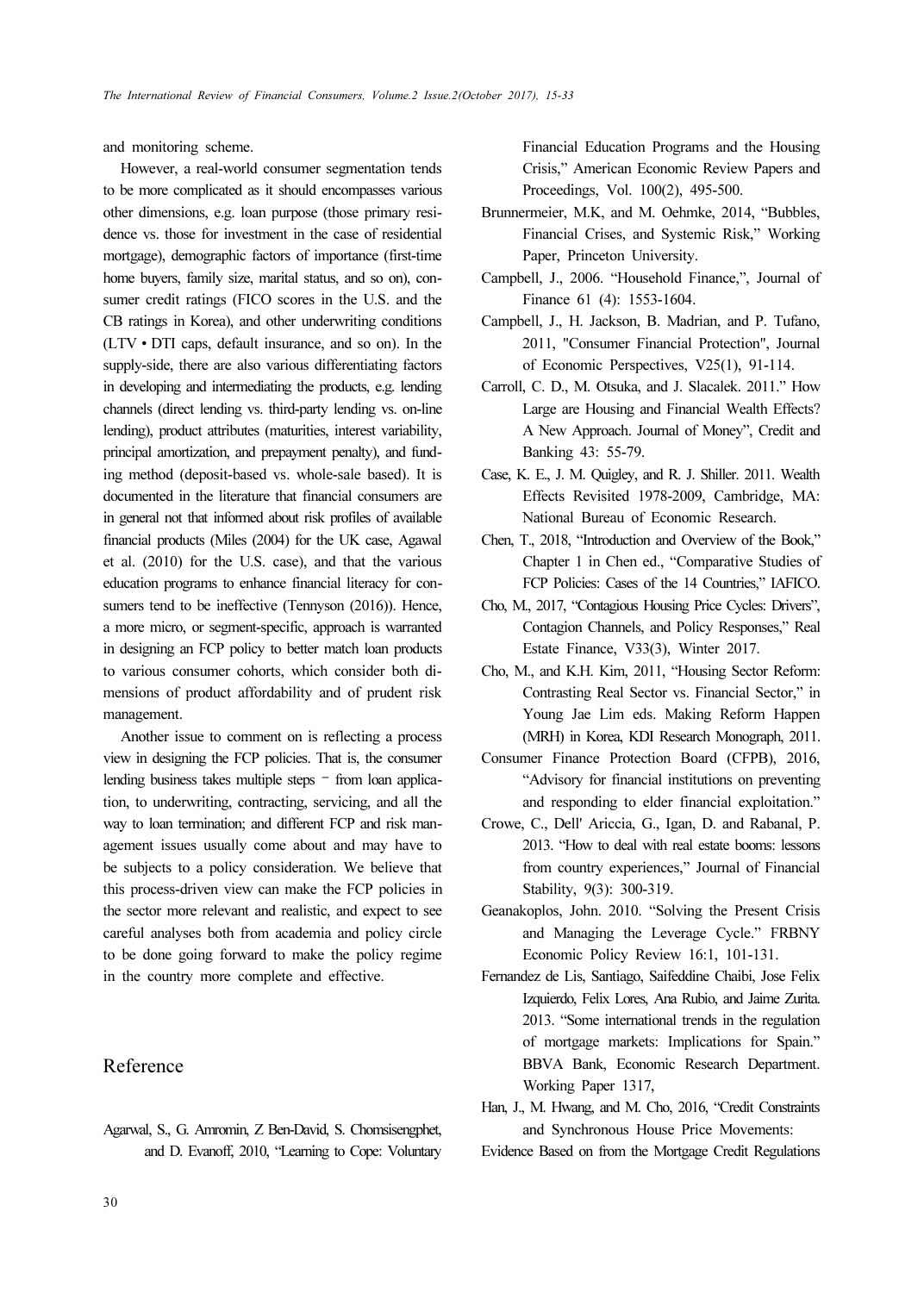in Korea," mimeo.

- Iacoviello, M. (2005). "House prices, borrowing constraints, and monetary policy in the business cycle." American Economic Review 95 (3), 739-764.
- Iacoviello, M and Pagan. (2013). "Housing and debt over the life cycle and over the business cycle." Journal of Monetary Economics 60 (2), 221-238.
- Kim, K.H., and M. Cho, 2014, "Mortgage Markets International," in K. Baker and P. Chinloy ed. "Public Real Estate Markets and Investments," Oxford University Press.
- Lusardi, A., and O. Mitchell, 2007, "Baby Boomer Retirement Security: The Roles of Planning, Financial Literacy, and Housing Wealth." Journal of Monetary Economics, 54(1): 205-24.
- Lusardi, A., O. Mitchell, and V. Curto, 2010, "Financial Literacy among the Young." Journal of Consumer Affairs, 44(2): 358-80.
- Lusardi, A., and P. Tufano, 2009, "Debt Literacy, Financial Experiences, and Overindebtedness," NBER Working Paper 14808.
- Mian, Atif, and Amir Sufi. 2011. "House Prices, Home Equity Based Borrowing, and the U.S. Household Leverage Crisis." American Economic Review 101:5, 2132-2156.
- Mercer Oliver Weiman, 2005, "Risk and Funding in European Residential Mortgages: Responding to Changes in Mortgage Demand." Mortgage Insurance Trade Association.
- Miles, D. 2004. "The UK Mortgage Market: Taking a Long-Term View; Final Report"Imperial College of London (Report Submitted to Chancellor of Treasury).
- Miles, D. 2003. "The UK Mortgage Market: Taking a Long-Term View; Interim Report" Imperial College of London (Report Submitted to Chancellor of Treasury).
- OECD, 2011, "High-Level Principles on Financial Consumer Protection."
- Tennyson, Sharon, 2016, "Can Regulations Improve Financial Information and Advice", International Review of Financial Consumers 1 (1): 1-8.
- Thaler, R., and C. Sunstein, 2008, "Nudge: Improving Decisions about Health, Wealth, and Happiness." New Haven, CT: Yale University Press.
- The World Bank, 2012, "Good Practices for Financial Consumer Protection," The World Bank, June 2012.
- You, S. D., An Analysis of Borrower's Mortgage Debt-servicing Burdens (in Korean), Financial Stability Studies 7(1), 2006, 135-170.
- Wachter, S., M. Cho, and M. Tcha, 2014 "The Global Financial Crisis and Housing: A New Policy Paradigm," KDI-Edward Elgar.

| Received/ | 2017 09 20 |
|-----------|------------|
| Revised/  | 2017 10 20 |
| Accepted/ | 2017 10 23 |
|           |            |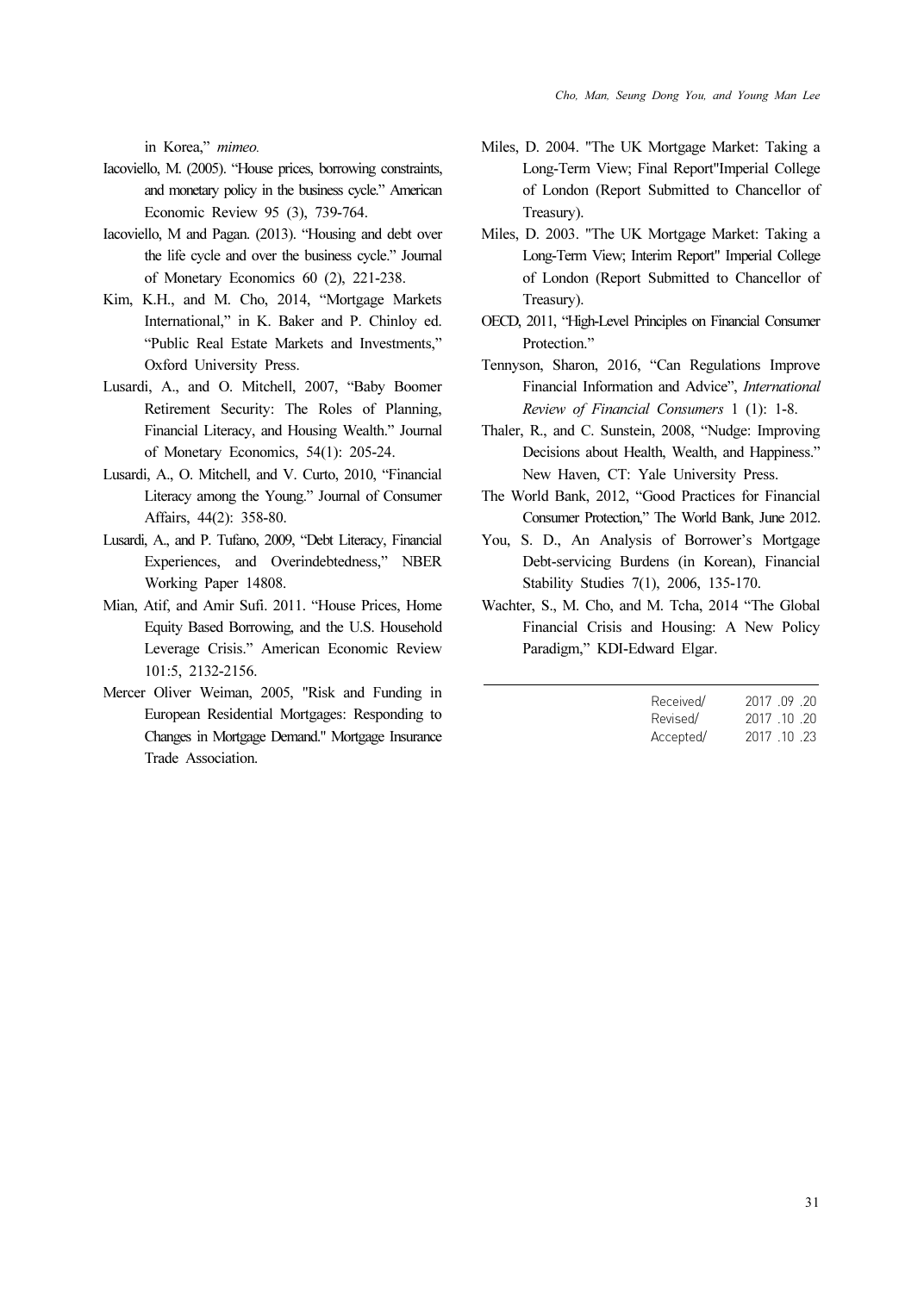# Appendix 1. Good FCP practices (selected from the World Bank (2012))

## A. (Mandatory) information provision

- a. (Summary statement) For all financial products or services, consumers receive a short one or two page summary statement (or electronic equivalent), presented in a legible font and written in plain language, describing the key terms and conditions, including recourse mechanisms, applicable to the financial product or service (Principle 8)
- b. (Qualification of FI staff) Staff of financial institutions who deal directly with consumers receive adequate training, suitable for the complexity of the products or services they sell. In particular, financial intermediaries are qualified as appropriate for the complexity of the financial product or service they sell (Principle 14)
- c. (Change in lending terms) As early as possible, customers are individually notified in writing (or by electronic means) of changes in interest rates, fees, and charges or other key terms and conditions of their financial products or services (Principle 16)
- d. (Consumer credit data) For credit registries, the law specifies the extent and timeliness of the updating of customer information, gives customers ready and free access to their credit reports from credit registers (at least once a year), and provides procedures for correcting mistakes in credit reports (Principle 20)

## B. Financial literacy

- e. (Programs for financial literacy) A wide range of organizations (including government, state agencies and non-governmental organization) are involved in developing and implementing the financial literacy program. The government appoints a ministry (e.g. the Ministry of Finance), the central bank or a financial regulator to lead and coordinate the development and implementation of the program (Principle 33)
- f. (Monitoring financial literacy) The financial literacy of consumers and the impact of consumer empowerment measures are measured through broad-based

household surveys that are repeated from time to time to see if the current policies are having the desired impact on the financial marketplace (Principle 36)

g. (Financial advisor) An independent financial advisor is needed, especially for vulnerable groups (low-income, low-wealth, and less creditworthy borrower cohorts) or for particularly complex mortgage contracts, e.g. Reverse Annuity Mortgage (Refer the UK and other cases)

## C. Sales practices

- h. (Cooling-off period) Except for securities and derivatives, financial products or services with a long-term savings component—or those subject to high-pressure sales practices—have a —cooling-offl period, during which the consumer may cancel the contract without penalty (Principle 11)
- i. (Code of Conduct) There should be a principles-based code of conduct that is devised by (by all banks, by all non-bank credit institutions, or by their associations) in consultation with the financial supervisory agency and consumer associations, if possible. Monitored by a statutory agency or an effective self-regulatory agency, this code should be formally adhered to by all sector-specific institutions (Sector-specific Principle)
- j. (Affordability of product) When a bank makes a recommendation regarding a product or service to a consumer, the product or service it offers to that consumer should be in line with the need of the consumer; The consumer should be given a range of options to choose from to meet his or her requirements; When offering a new credit product or service significantly increasing the amount of debt assumed by the consumer, the consumer's credit worthiness should be properly assessed (Sector-specific Principle)

## D. Dispute resolution

k. (Collection practice) Financial institutions are prohibited from employing abusive collection or debt recovery practices against their customers (Principle 19)